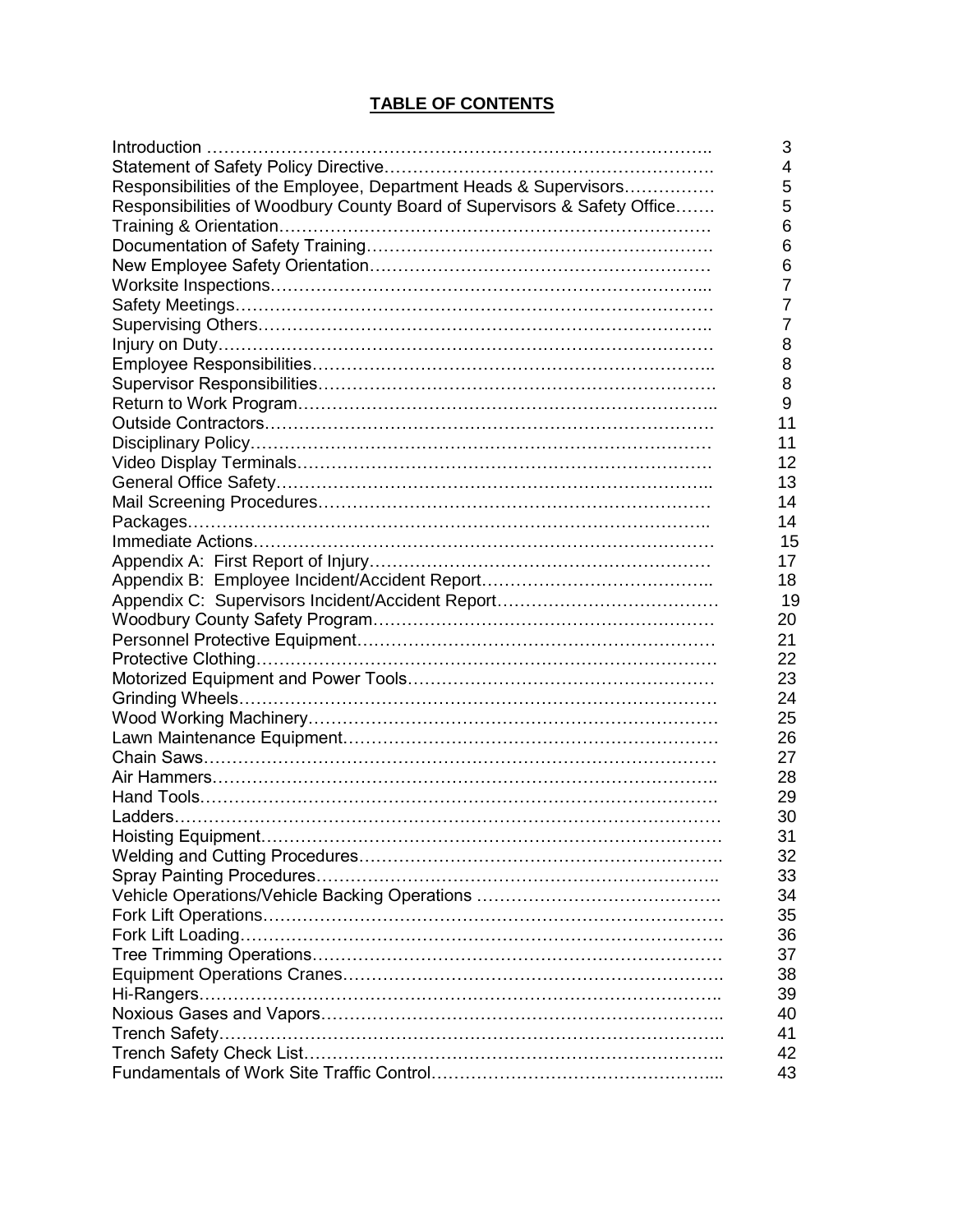# **INTRODUCTION**

Accidents are caused by either unsafe acts or unsafe conditions and the majority of "accidents" can be eliminated. This booklet was designed to inform and remind you of the policies and procedures you are to follow as a County employee. Each department also has rules and procedures which you should become familiar with as well. In some cases, departmental rules may be more stringent than the County policy.

### *Before starting any project, no matter how small...*

Stand still and consider the potential hazards to yourself, someone else, the equipment, or the project.

On-the-job-safety is the responsibility of everyone.

The life or limb you save could be your own.

#### **DEFINITIONS**

Temporary and regular employees alike are responsible for keeping themselves informed on the County-wide and departmental safety procedures.

- **SHALL:** When the word *shall* appears, the rule is to be obeyed.
- **SHOULD:** When the word *should* appears, it indicates the recommended procedure set forth by the county. In some areas departmental rules may be more stringent
- **SUPERVISOR:** When the word *Supervisor* appears, it indicates the department manager or designee.

**OSHA GENERAL DUTY CLAUSE:** The general duty clause requires every employer to provide every employee with a place of employment that is free from recognized hazards that are causing or are likely to cause death or serious physical harm.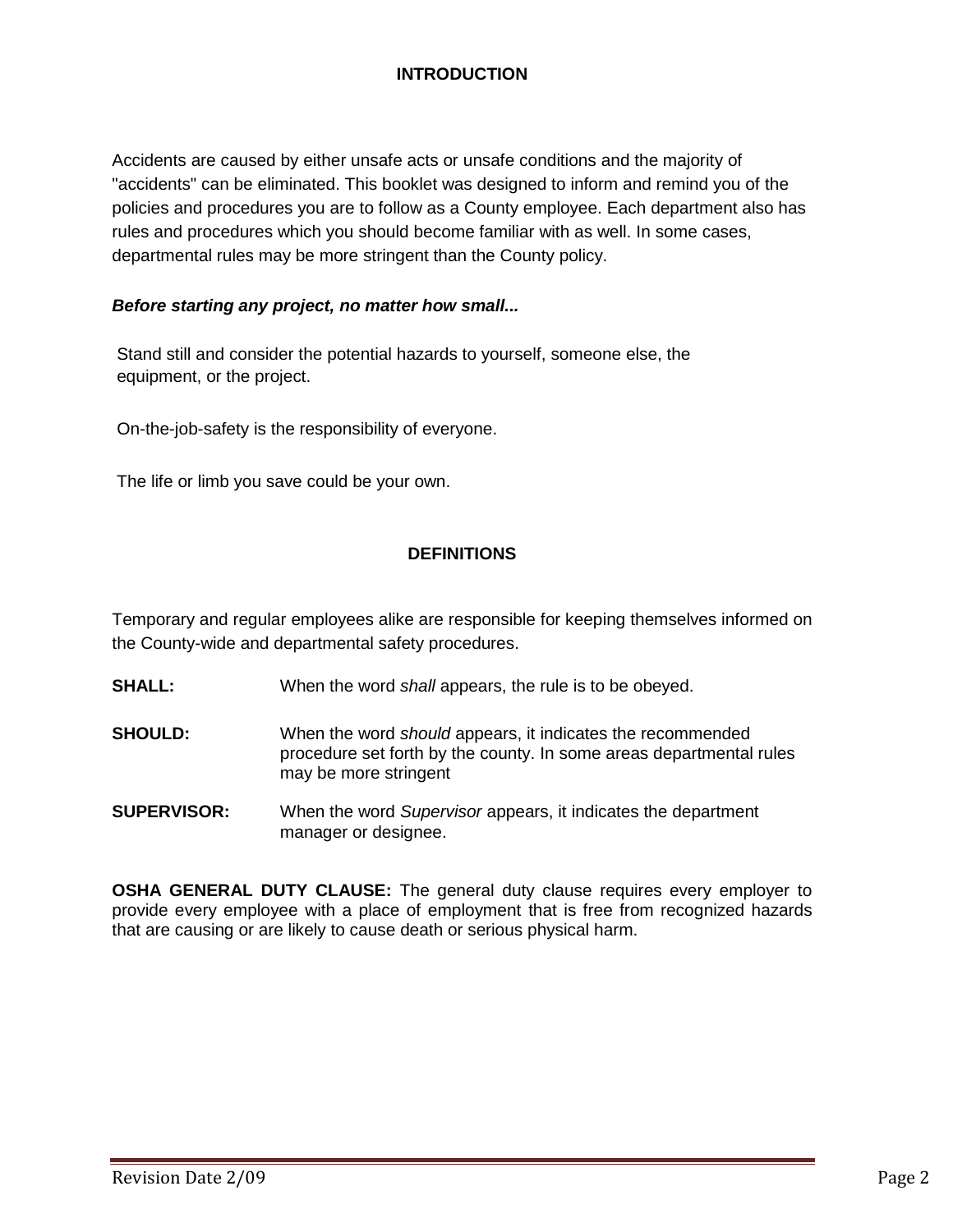# **THE SAFETY PROGRAM**

## **STATEMENT OF SAFETY POLICY DIRECTIVE**

As officials of Woodbury County, we are concerned with accidents and injuries to employees. Accidents cause untold suffering and financial loss to everyone. The reduction of medical expenses and compensation payments could provide funding towards needed services and programs.

Woodbury County recognizes its obligation to provide the safe working conditions to its employees and has established the following protocol:

- A. Employees will be provided required personal protective equipment as required by their department.
- B. Instruction and training of safety precautions will be provided by supervisors, managers, directors and elected officials.
- C. Work practices will be reviewed.
- D. There will be safety training meetings, accident reports and investigations.

The Human Resource Department serves as the Safety Office and will be responsible for and reporting to the Board of Supervisors.

The Safety Program will provide the establishment of a Safety Committee, job safety minimum requirements and safety training, safety meetings, reporting and investigations of accidents.

Each department will support the Safety Program with department heads, supervisors, manager, directors and elected officials responsible for employee actions.

All employees will be expected to follow safety procedures, obey safety rules and participate in the safety program. We must all make every effort to reduce the burden of accidents.

*Disciplinary action for not complying with safety rules of Woodbury County or of the individual department is the same as for any other type of insubordination. Discipline is used for not following work rules, policies or procedures or other infractions.*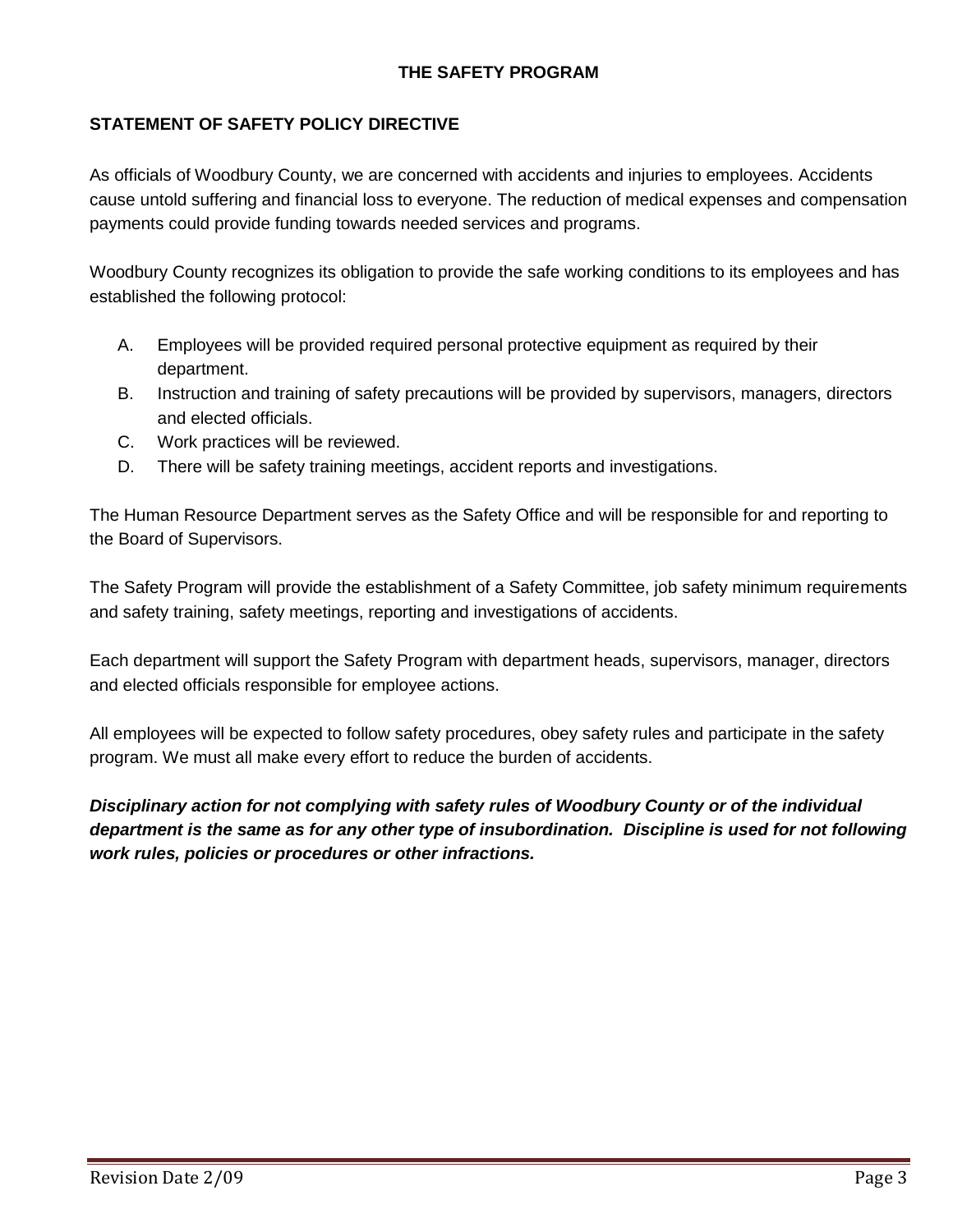## **RESPONSIBILITIES OF THE EMPLOYEE**

- A. Attend safety meetings/safety training.
- B. Report all incidents/accidents.
- C. Make suggestions for improvements or point out hazards noticed in the workplace.
- D. Use safety equipment that is provided.
- E. Operate only equipment that has been authorized and/or instructed to use.<br>F. Understand and comply with safety rules, procedures and policies.
- Understand and comply with safety rules, procedures and policies.

#### **RESPONSIBILITIES OF DEPARTMENT HEADS, MANAGERS, DIRECTORS, ELECTED OFFICIALS AND SUPERVISORS**

- A. Report and do an internal investigation of all accidents as soon as they occur and complete the employee and supervisor incident/accident report form; write the required incident/accident auto report; submit the report to the Human Resource Department within 24 hours.
- B. Cooperate to create and maintain a safe working environment.
- C. Train new and temporary employees on safety procedures and practices as well as provide continuing training for current employees.
- D. Require wearing of certain safety equipment that is provided by the County. Encourage use of that which is not provided; i.e.: steel-toed boots, safety footwear, or boots instead of tennis shoes for some jobs.
- E. Be open to safety suggestions of employees and co-workers.
- F. Promote safety by example.
- G. Make first aid kits readily available in all areas.
- H. Don't take shortcuts at the expense of safety.
- I. Provide and maintain necessary equipment for each job task as budgets allow.
- J. Do worksite safety inspections.
- K. Conduct (coordinate with the supervisor to conduct) meetings to discuss safety issues.
- L. Recommend policies and procedures to the Safety Committee.

### **RESPONSIBILITIES OF WOODBURY COUNTY BOARD OF SUPERVISORS**

- A. Support the Safety Program.
- B. Give fair evaluation and consideration to suggestions of the Safety Committee.
- C. Purchase needed safety equipment.
- D. Require safety training programs.
- E. Promote safety awareness.

### **RESPONSIBILITIES OF THE SAFETY OFFICE**

- A. Develop appropriate safety forms and records.
- B. Keep an incident/accident investigation file, records of meetings, and periodically prepare reports for the Board of Supervisors and department heads, directors, supervisor, manager and elected officials on progress that has been made in the Safety Program.
- C. Chair the Safety Committee.
- D. Make arrangements for training and special classes; i.e.; CPR/First Aid/AED, Defensive Driving, etc.
- E. Assist in getting ideas and materials for Safety Committee meetings and departments.
- F. Write proposed policy directives and organize subcommittees for special projects.
- G. Review the Safety Manual on an annual basis and make recommended changes.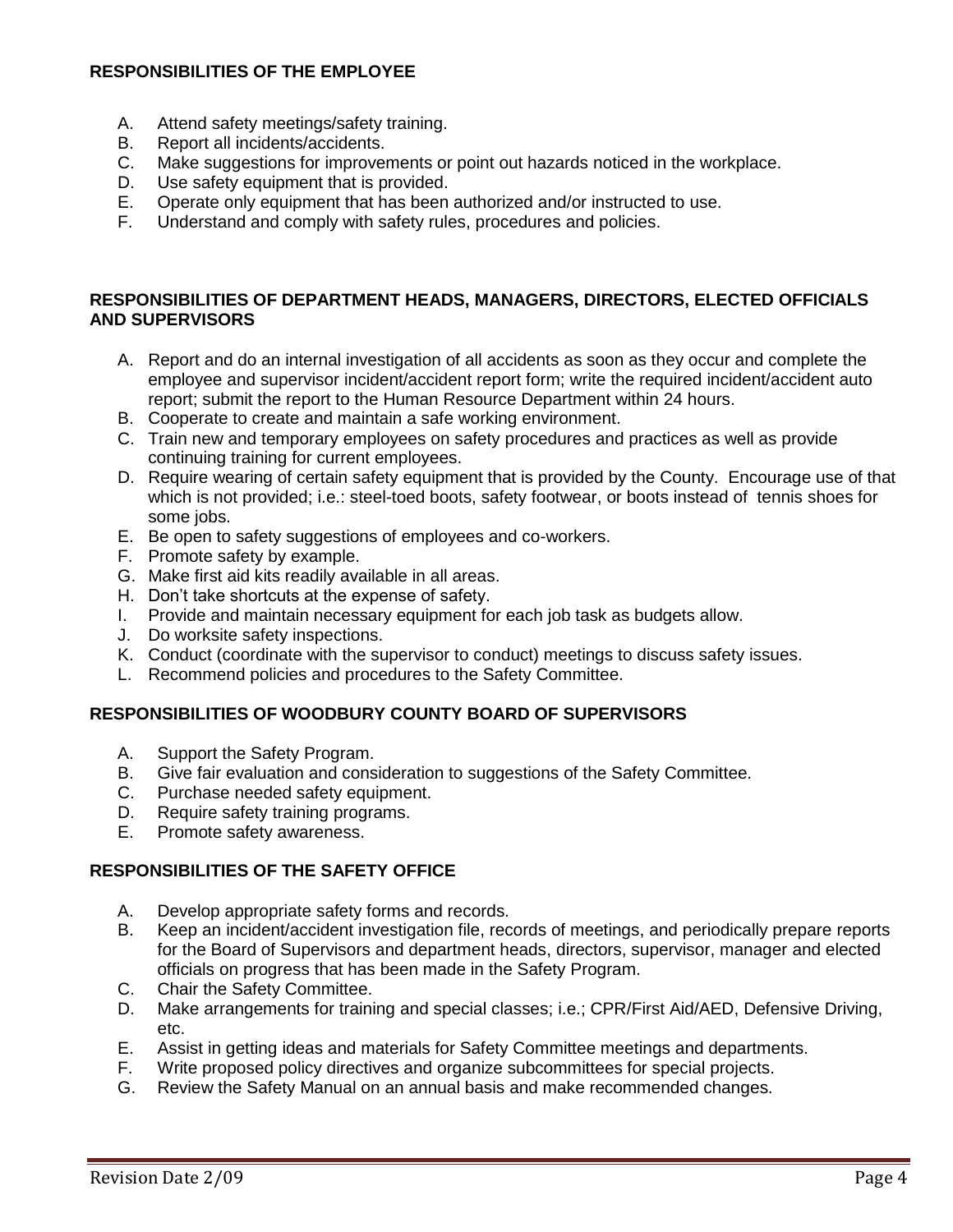## **TRAINING AND ORIENTATION**

The department head, director, supervisor, manager, elected official or their designee will provide ongoing safety training in the following areas as the need arises:

- New equipment purchases.
- New/changes in operations.
- Identified areas of increased incidents/accidents.
- Newly identified areas of exposure.
- Annual refresher training required for each program.

## **DOCUMENTATION OF SAFETY TRAINING:**

Documentation from any training courses attended by employees, supervisors, directors, elected officials or managers will be kept for recordkeeping purposes. Documentation associated with safety meetings and training will be kept in the Human Resource Department. Employees who do not attend regularly scheduled safety meetings or training activities will be identified and scheduled to attend makeup training. Documentation will be noted for employees that attend makeup training.

### **NEW EMPLOYEE SAFETY ORIENTATION:**

Department Heads, managers, directors, supervisors, elected officials or their designee will provide an orientation to all new employees to address the hazards of the position. This will include a review of all safety rules, policies/procedures, equipment, etc. that are applicable to the new employee's area of assignment. The new employees will be given an opportunity to ask any relevant questions that may pertain to the assigned duties. Documentation of the safety orientation training for each new employee will be maintained in the Human Resource Department.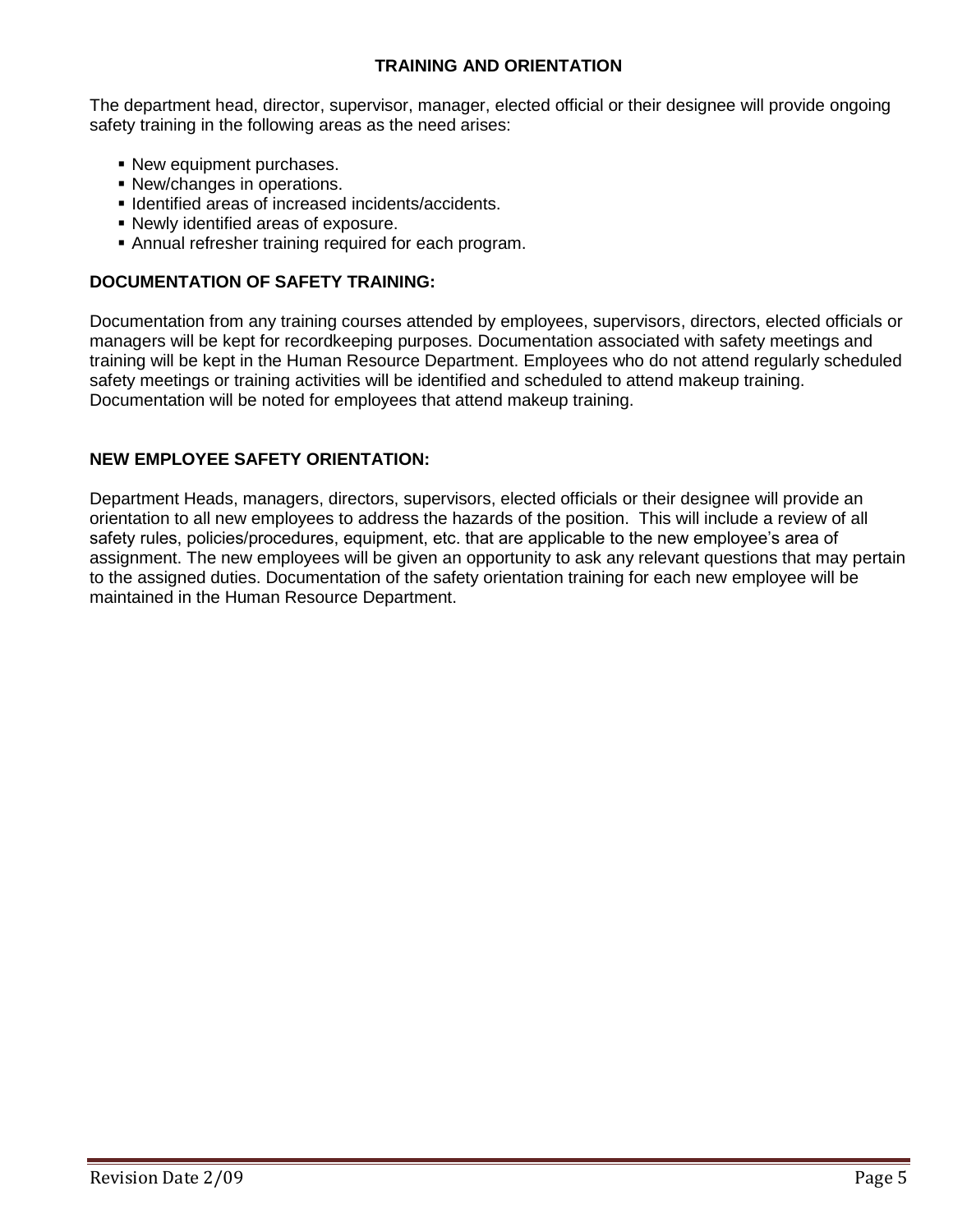## **WORK-SITE INSPECTIONS**

*The purpose of work-site inspection is to identify potential hazards that can be eliminated and reduce the risk of incidents/accidents.*

### **PROCEDURE:**

- A. A checklist of systematic inspections are prepared and sent to the department heads, directors, managers, elected officials and supervisors.
- B. Periodic inspection conducted by the department head, manager, supervisor, director, elected official or designee experienced in the field. The Safety Officer or designee shall insure quarterly or as needed work-site inspections are completed.
- C. The department head, manager, supervisor, director or elected official uses the check list and any previous check lists or reports to monitor progress.
- D. The goal is to offer helpful suggestions on ways to create a safer working environment. The purpose is not to find fault, blame, except in cases of continued negligence or apathy.
- E. Inspection made by insurance companies, fire departments and expert building inspectors will also aid in recognizing potential hazards.
- F. Results of inspections are sent to the Safety Committee for review and steps for correction to departments and their employees.

### **SAFETY MEETINGS**

The County should have a minimum of one meeting each quarter or as necessitated by issues or projects. Employees are encouraged to recommend new fresh ideas for topics. Safety meetings teach new ideas, remind and update practices we already know and work to increase our safety awareness.

### **SUPERVISING OTHERS**

Whether you are a supervisor, manager, director, elected official or not, chances are there are times when you will train or supervise new staff members, particularly temporary employees. Remember to convey a positive attitude towards safety. Take the time to teach them carefully in the safety procedures of their tasks. New employees are eager to please and sometimes refrain from asking questions. Use the following model:

- A. Go over the equipment pointing out the safe operating methods.
- B. Have them watch you perform the task.
- C. Let them try it while you watch.
- D. Check back periodically.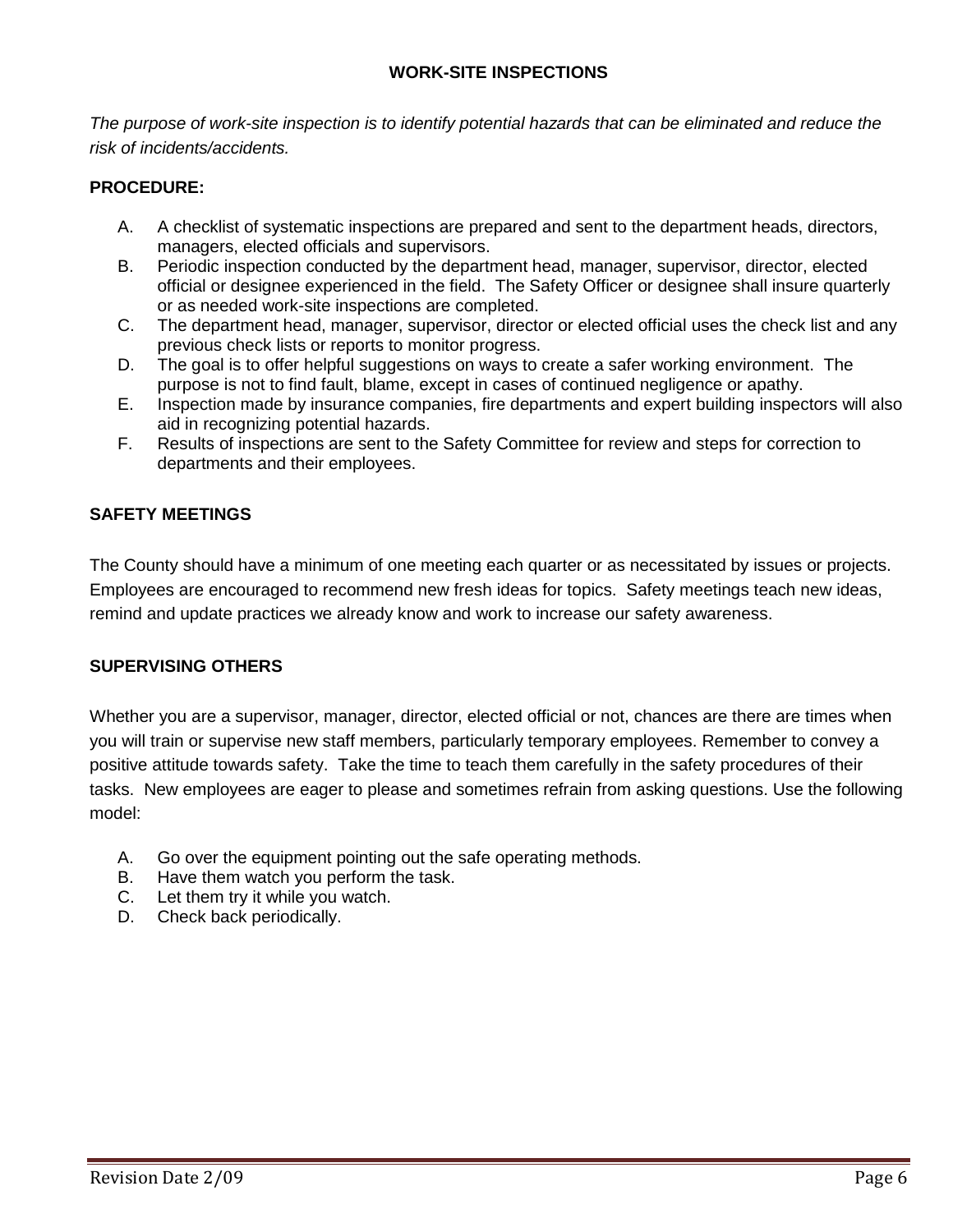## **INJURY ON DUTY**

# **IMMEDIATELY REPORT ALL INJURIES TO YOUR SUPERVISOR, MANAGER, DIRECTOR OR ELECTED OFFICIAL NO MATTER HOW SMALL THEY ARE.**

## **EMPLOYEE RESPONSIBILITIES**

### **ALL INJURIES**

- a. Go to the nearest first aid kit if necessary and notify your supervisor, manager, director or elected official at once.
- b. Complete the Employer's First Report of Injury form and the Employee Incident/Accident Report and submit to your supervisor, manager, director or elected official. *See Appendix A, and B*
- c. Return forms within next business day.

## **INJURIES WITH MEDICAL TREATMENT**

- a. Employees **may not** make the initial selection of the medical practitioner or clinic. Where an accident requires immediate medical attention, the employee will be taken to the nearest medical services. All other medical services shall be directed by the County's designated occupational health services provider and the Human Resource Department.
- b. Call your supervisor, manager, director or elected official after receiving treatment.
- c. Keep your supervisor, manager, director, elected official informed of your injuries and/or medical condition.

### **SUPERVISOR RESPONSIBILITIES**

- a. Fill out the Supervisors Incident/Accident Report. *See appendix C*
- b. All forms are to be submitted to the Human Resource Department within 24 hours of the date of injury.

**Note:** *Care must be taken to carefully fill out the form correctly. It is the responsibility of the employee and department head, director, manager, supervisor, elected official to submit within time limitations.*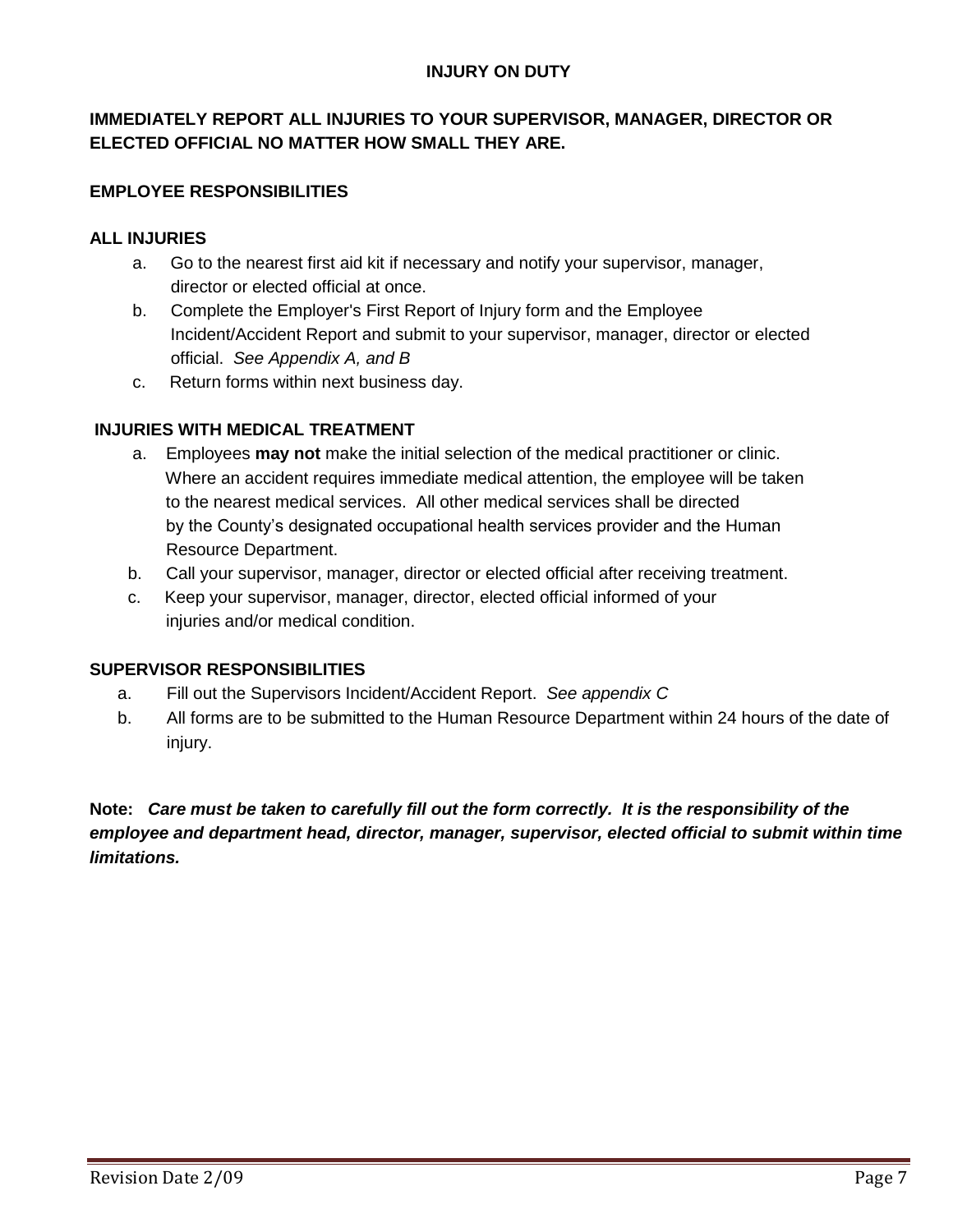## **RETURN TO WORK PROGRAM**

It is the purpose of this program to provide guidelines for employees injured on the job who are unable to return to his/her regular job classification upon returning to work.

- A. It is the policy of Woodbury County to provide modified or alternate work for employees injured on the job, which are unable to temporarily or permanently return to his/her regular job classifications. Regular modified and alternate work will be provided as available in compliance with the Americans with Disabilities Act (ADA) and Iowa Workers' Compensation Act.
- B. Woodbury County will make reasonable accommodations to a disability unless the accommodations would impose an undue hardship on the employer. The disabled employee must be able to perform the essential functions of the job with or without reasonable accommodation.
- C. The feasibility of reasonable accommodations shall be determined on a case-by-case basis taking into consideration the employee, the specific physical or mental impairment, the essential functions of the job, the work environment, and the ability to provide accommodations.
- D. Objectives:
	- a. To return employees who are injured on the job to work as soon as possible when there is not significant risk of substantial harm to themselves and others.
	- b. To minimize financial hardship and emotional stress to the employee who has sustained a workrelated injury.
	- c. To assist employees in returning to work at a level as close as practicable to his/her pre-injury earnings and productivity.
	- d. To retain qualified and experienced employees.
	- e. To reduce the cost of disability benefit programs.
- E. Temporary Alternate Duty (TAD):
	- a. TAD is defined as modified duties or hours assigned to a worker injured on the job, when the physician indicates they can return to work but who are not yet physically capable of handling the entire job duties normally assigned, and his/her work-related injury has not reached maximum medical improvement.
	- b. The purpose of TAD is to provide temporary work, within medical restrictions, and within their department, for employees injured on the job. TAD may be available when medical prognosis indicates that the employees are expected to return to full duty following a course of medical treatment.
	- c. If an alternate duty position is available employees must be provided with TAD as soon as medically feasible. TAD should be consistent with the employee's physical/mental abilities.
	- d. Employees in TAD capacity will continue to receive the salary and benefits of his/her job classification. These will be proportionately adjusted in the case of part-time work. Status of TAD assignment should be reviewed after each medical appointment, normally every 7 to 14 days. TAD will not normally exceed three months.

### F. TAD Procedures:

The Human Resource Department:

- a. Informs the physician about the TAD program and provides a copy of the injured employee's job description to the physician.
- b. Informs the employee about the TAD program.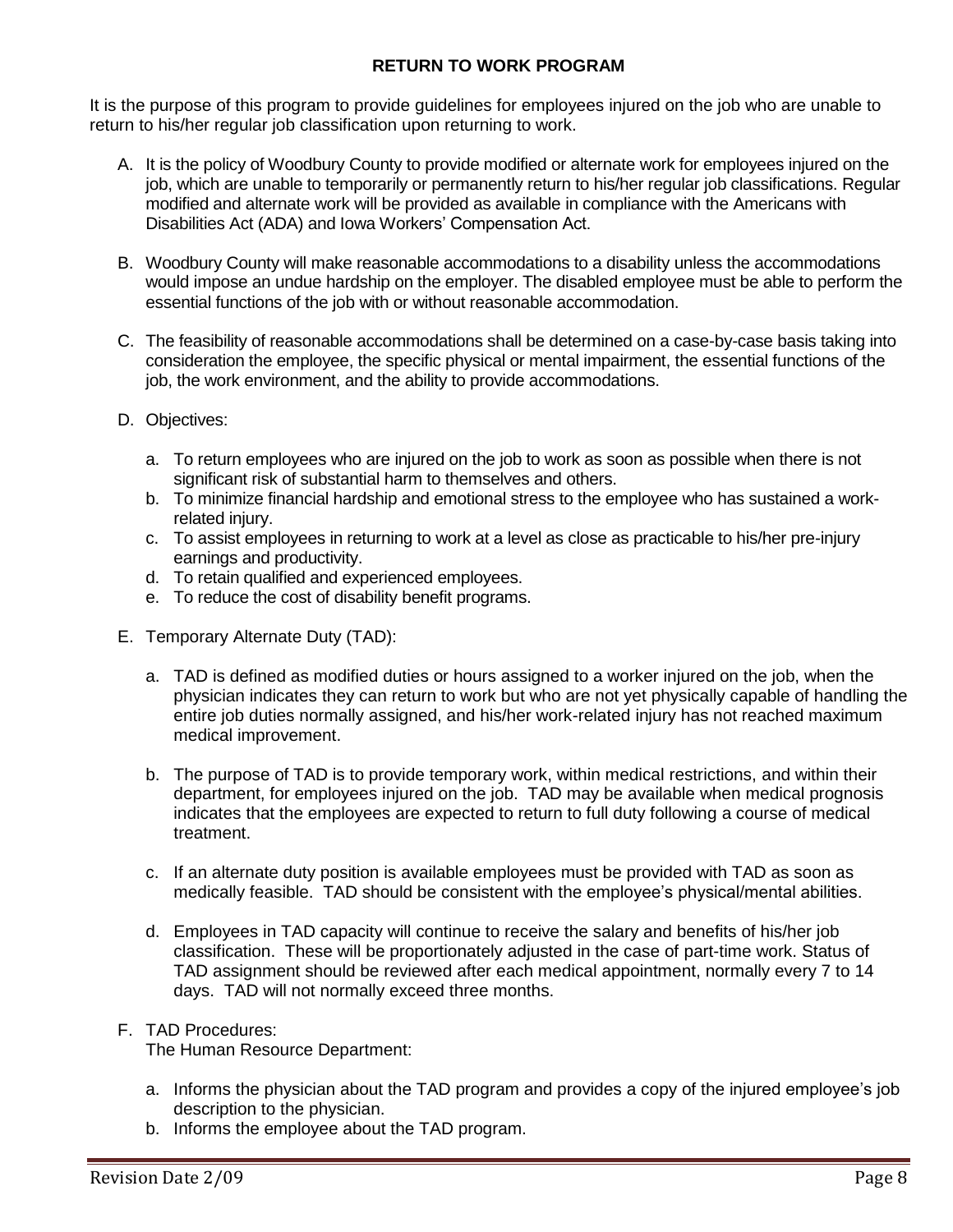- c. Informs the Workers' Compensation Adjuster of the employee's availability to the TAD program.
- d. Obtains the information regarding the medical condition of the employee from the physician(s).

The Human Resource Department, department head, supervisor, manager, director or elected official or designee, along with Workers' Compensation Designee:

- a. Develops the work assignments on a case-by-case basis, if available, depending on the medical restrictions.
- b. Develops the appropriate TAD assignments, and monitors on-going medical and work adiustment.
- c. May meet with the employees to review TAD status.

#### Employee:

- a. Reviews and signs a Return to Work Program Statement of Acknowledgment.
- b. When the physician has determined that the Maximum Medical Improvement has been reached and the employee is able to perform the essential job duties of his/her job with or without reasonable accommodations, the employee shall return to the job classification and duties held prior to the work injury.
- G. Permanent Restriction Resulting From Personal Injury/Illness:
	- a. Employees who are off work due to personal injuries/illnesses may be required to complete functional capacity examinations before they can return to his/her former jobs. The cost of such examination will be paid for by the employer.
- H. Responsibilities of the Employee:
	- a. To determine the appropriateness of the job assignment, the employee who is unable to return to work without restriction is responsible for keeping his/her department head, manager, director, supervisor, elected official (or the department heads designee) informed of the status of the employee's medical condition.
	- b. If the employee rejects any assignment within his/her department which he/she is compatible of with medical restrictions, the employee shall not be compensated by the County or the County's workers' compensation carrier with temporary, partial, temporary total or healing period benefits during the period of refusal (*Code of Io*wa, Section 85.53).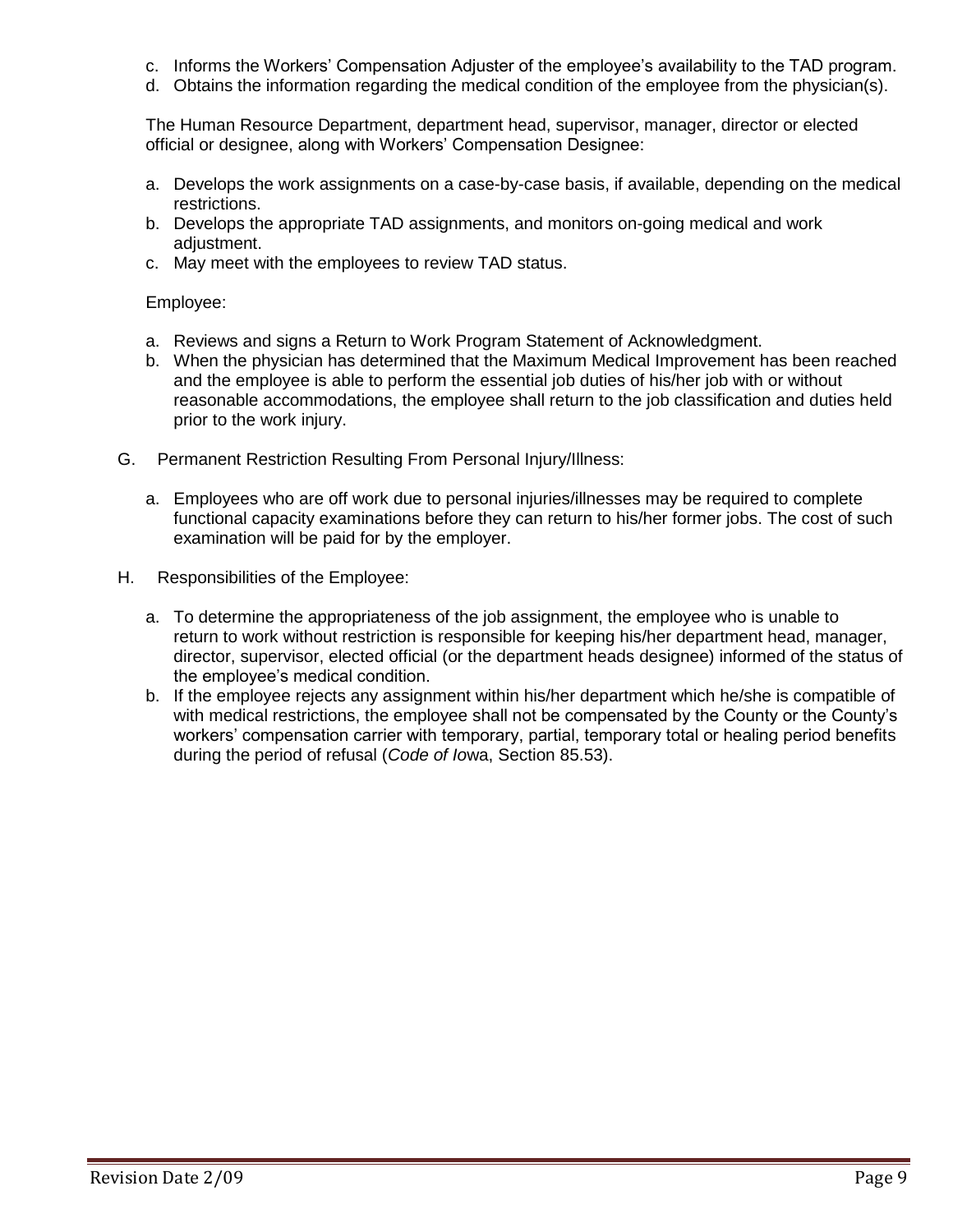### **OUTSIDE CONTRACTORS**

In letting contracts or in hiring short term contractors, the County will require the contractors to submit proof of insurance and their safety programs prior to work beginning. Before a contractor commences work in a County workplace, the Department Head who controls the work area will be responsible for informing all outside contractors of the elements of all safety programs of the county that affect the project.

## **DISCIPLINARY POLICY**

Each employee shall be required to comprehend and abide by the contents of this Safety Program.

#### **SAFETY REPRIMANDS:**

Should employees be observed not following documented safety rules/procedures, the employee will be subject to being reprimanded or other disciplinary action. Supervisors, managers, directors or elected officials will make every effort to make sure employees are following safe work practices.

The County has developed a progressive disciplinary policy that applies to the safety and health program of Woodbury County. The disciplinary policy is a tool to ensure enforcement of the rules and procedures for a safe and healthful working environment. The disciplinary policy applies to all employees of the County.

#### **VERBAL WARNINGS:**

Supervisors, managers, directors or elected officials may issue verbal warnings to employees that commit minor infractions or violations of the safety rules or safe work practices. Continued violations or verbal warnings will lead to more stringent action. Any verbal warning given to an employee will have a copy of such placed within their personnel file located in the Human Resource Department.

#### **WRITTEN WARNINGS:**

Supervisors, managers, directors or elected officials may issue written warnings for the following:

- Repeated minor violations of safety rules or procedures.
- Single serious violations of a rule or procedure that could have potentially resulted in injury to themselves or another employee or could have caused property damage.
- Activities that could potentially result in injury or property damage.

### **DISCIPLINARY LEAVE:**

Supervisors, managers, directors, and elected officials may recommend and management may institute disciplinary leave for the above reasons and the following:

- A single serious violation of a rule or procedure that results in injury to an employee or property damage.
- Repeated violations or non-conformance to safety rules/procedures.

#### **TERMINATION:**

Supervisors, managers, directors and elected officials may recommend and management may concur in the termination of any employee for repeated serious violations of the above circumstances.

## **DOCUMENTATION:**

The **Human Resources Safety Office** will maintain records of disciplinary action. Violations of County policies/procedures and/or safety rules, regulations or procedures will be documented. The documentation will state the type of violation and corrective action(s) taken.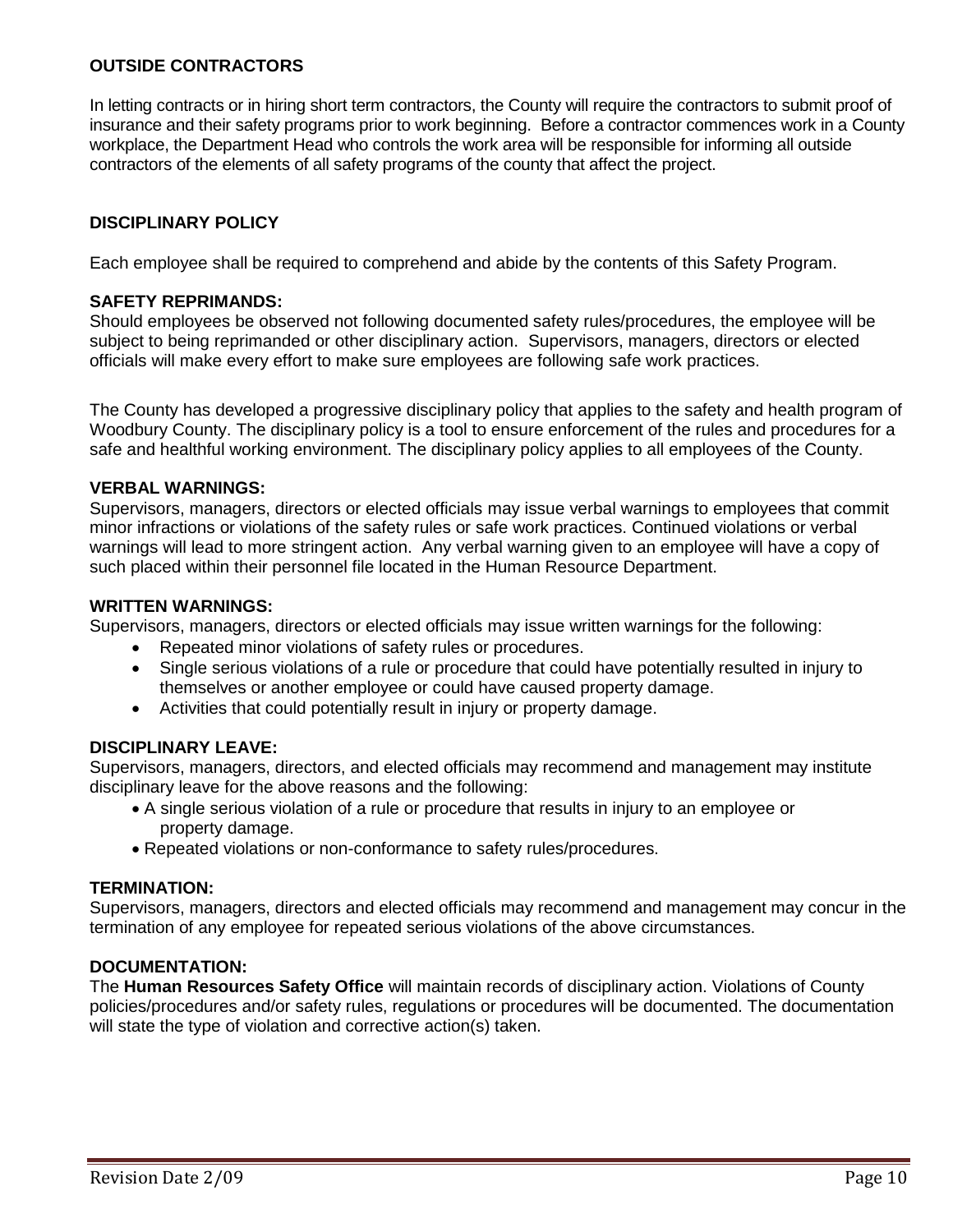## **VIDEO DISPLAY TERMINALS**

Some VDT operators experience eyestrain, headaches, blurred vision after working in front of the VDT. Visual stress may also contribute to general body fatigue, reduced efficiency at work, and higher error rates as the day progresses. If your work requires many hours of constant data entry, most of the symptoms can be alleviated through a combination of correcting work station conditions, posture, and brightness reducing terminal filters.

## **DIRECT VISUAL SIGNS AND SYMPTOMS:**

- A. Headache
- B. Eyestrain
- C. Irritated eyes
- D. Blurred Vision
- E. Slow refocusing from copy or screen to distant object
- F. Frequently losing place when moving eyes between screen and copy
- G. Difficulty in seeing clearly at a distance after prolonged VDT work
- H. Occasional or frequent doubling of vision
- I. Changers in color perception

## **INDIRECT VISUALLY RELATED SIGNS AND SYMPTOMS:**

- A. Neck or shoulder tension, pain
- B. Back pain
- C. Excessive physical fatigue when using VDT.
- D. Increased irritability when using VDT
- E. Pains in arms, wrists, shoulders when working
- F. Increased nervousness
- G. Lowered visual efficiency and more frequent errors.

### **SUGGESTIONS:**

- A. Keyboard, screen and copy should be equal distance from the eyes.
- B. Locate keyboard so wrist and lower arm are parallel to floor.
- C. Chairs should provide proper back support and be adjustable.
- D. Adjust chair height so feet are flat on the floor.
- E. Adjust work table so legs and knees are clear.
- F. Chair should be vertically adjustable.
- G. Adjust screen height so feet are flat on the floor.
- H. Correct light-do not face window, should face open space.
- I. Clean VDT screen regularly.
- J. White clothing causes reflections.
- K. Install a VDT screen filter.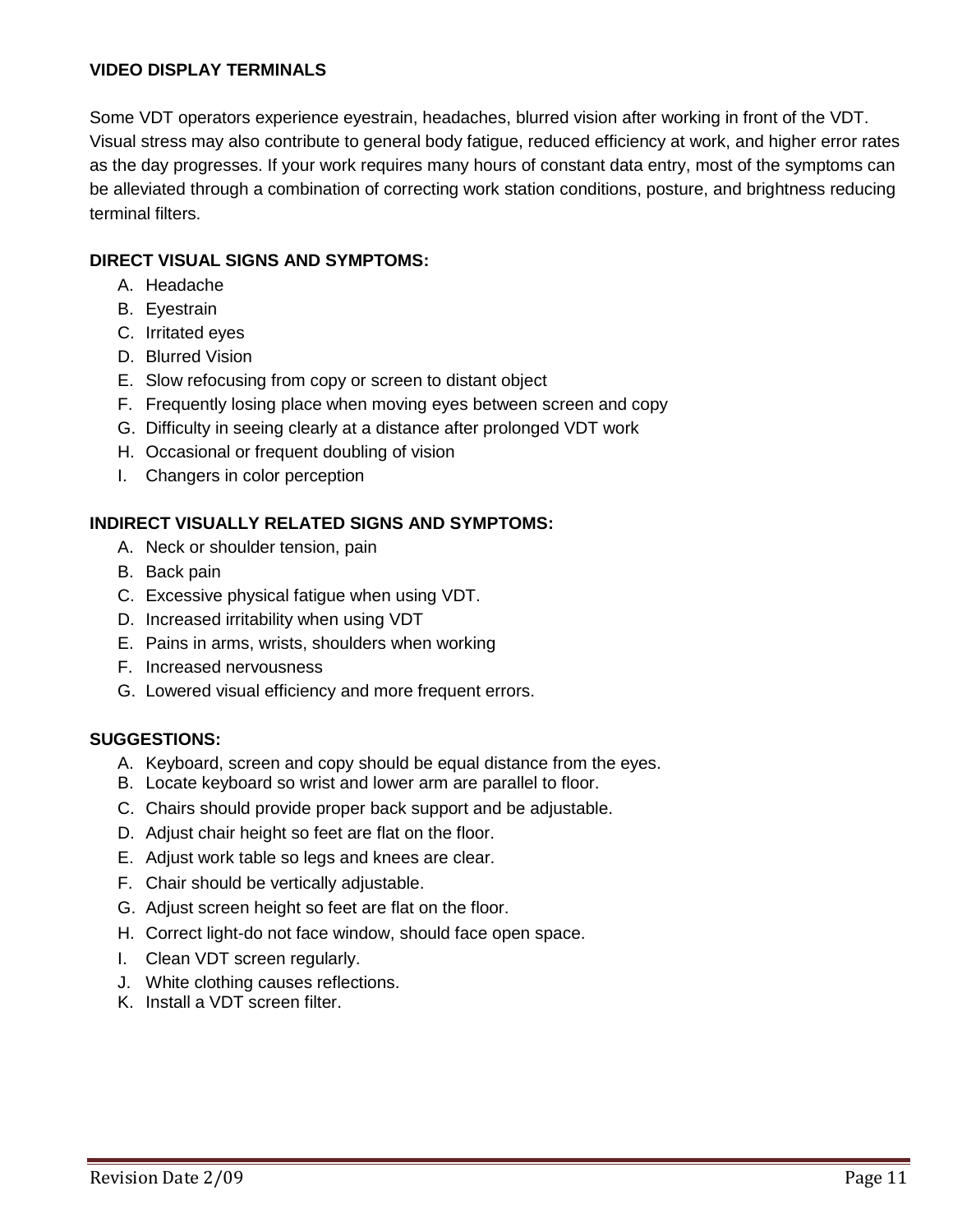### **GENERAL OFFICE SAFETY**

- A. Avoid leaving chairs, waste baskets, cords or other obstacles in aisles where they may constitute a tripping hazard or prevent egress in an emergency.
- B. Close drawers, doors, or file cabinets when not in use or left unattended.
- C. Open only one file drawer at a time to avoid tip over.
- D. Use only approved fasteners like staples or paper clips, and remove staples with an approved staple remover. Staples and paperclips are coated with products that can cause serious infections. Report injuries and seek proper medical treatment if necessary.
- E. When disposing of sharp objects, such as broken glass, place them in a container that will prevent waste handlers or others from being injured.
- F. Use approved ladders or step stools when necessary to reach elevated items.
- G. Heavy items like furniture or equipment should be moved by employees assigned for this task. Don't risk injuries just to expedite something.
- H. Close paper cutters when not in use.
- I. Avoid looking into the light when using photocopiers, scanners and other such equipment. Close all covers before operating.
- J. Report any injuries and seek proper medical treatment.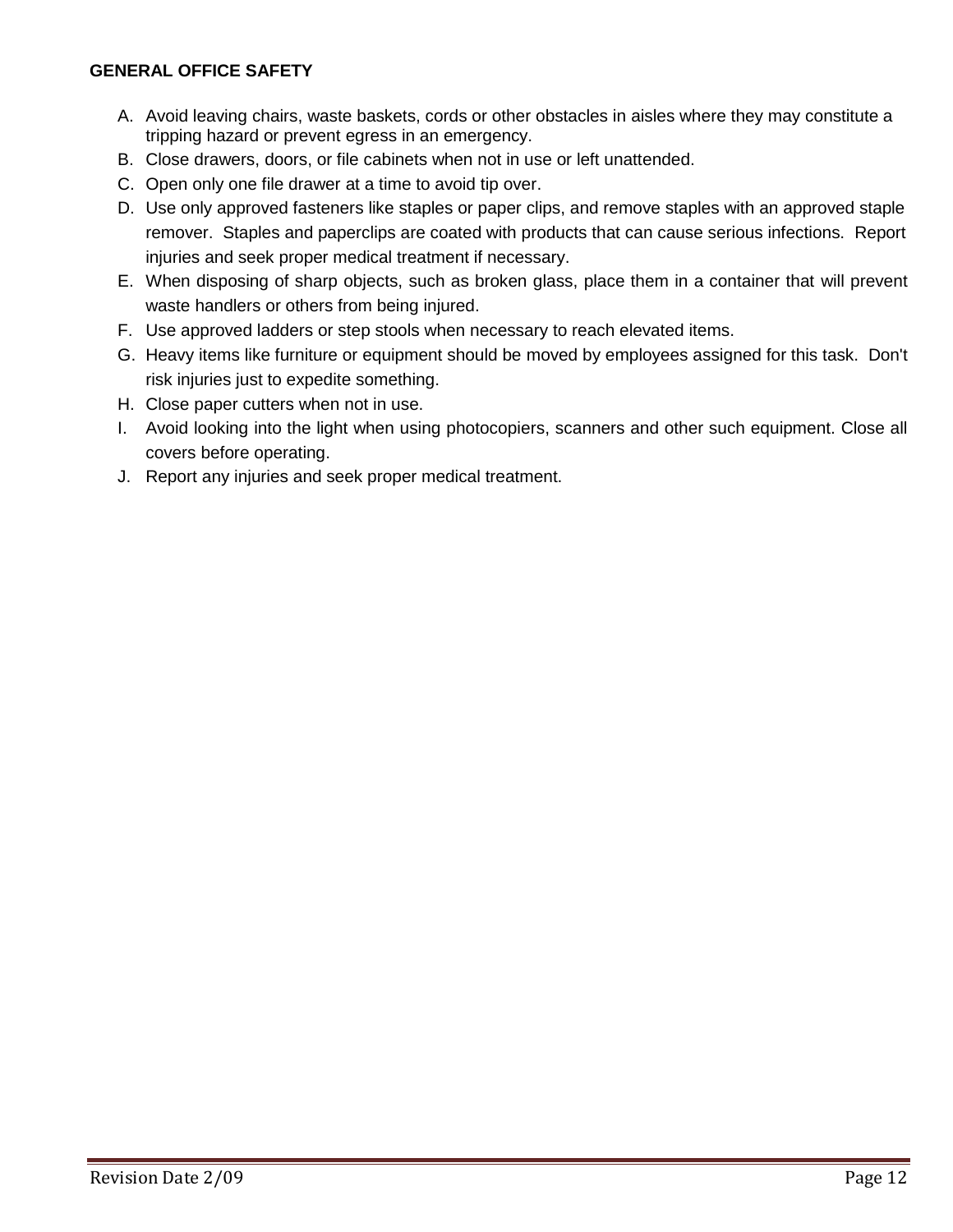## **MAIL SCREENING PROCEDURES**

Letters shall be routed using our current mail routing system.

Identifiers for Suspicious letters:

- A. Appear to have been tampered with or altered.
- B. Show signs of being stained or wet at some time.
- C. Have no return address, unusual postmark, excessive postage or unusual markings.
- D. Foreign mail, Airmail, Special delivery.
- E. Addressed to title only, misspelled words or wrong title with name.
- F. Rigid, bulky, lop sided or having a protruding item.
- G. Poorly hand written addresses or poorly typed packages.
- H. Oil stains discoloration or odor.
- I. Or any reason that leads the recipient to believe it to be suspicious.
- J. Mail marked "Confidential" or "Personal".
- K. Misspelled common words or name.
- L. Excessive weight.
- M. Rigid envelope.
- N. Protruding wires/tin foil.
- O. Excessive security material such as masking tape, string, etc.
- P. Visual distractions (pornography).
- Q. Ticking sound.
- R. Shows a city or state in the postmark that does not match the return address.

The recommendations from the Woodbury County Sheriff are as follows.

- A. Do not open unsolicited 'junk" mail.
- B. Throw it away.
- C. Examine unopened envelopes for foreign bodies or powder.
- D. Do not open letters with your hands, use a letter opener.
- E. Open letters and packages with minimum of movement to avoid spilling any contents.
- F. Wash your hands with soap and water after opening mail.

## **PACKAGES**

Because a package can present a greater danger to staff, all packages received should be immediately screened as follows:

Suspicious packages (as identified under letters/envelopes) will be immediately reported to a supervisor, manager, director, elected official and the Sheriff's Department.

The person accepting the delivery will immediately contact the intended recipient and describe the package and shipping information to see if the recipient was expecting a delivery from that vendor.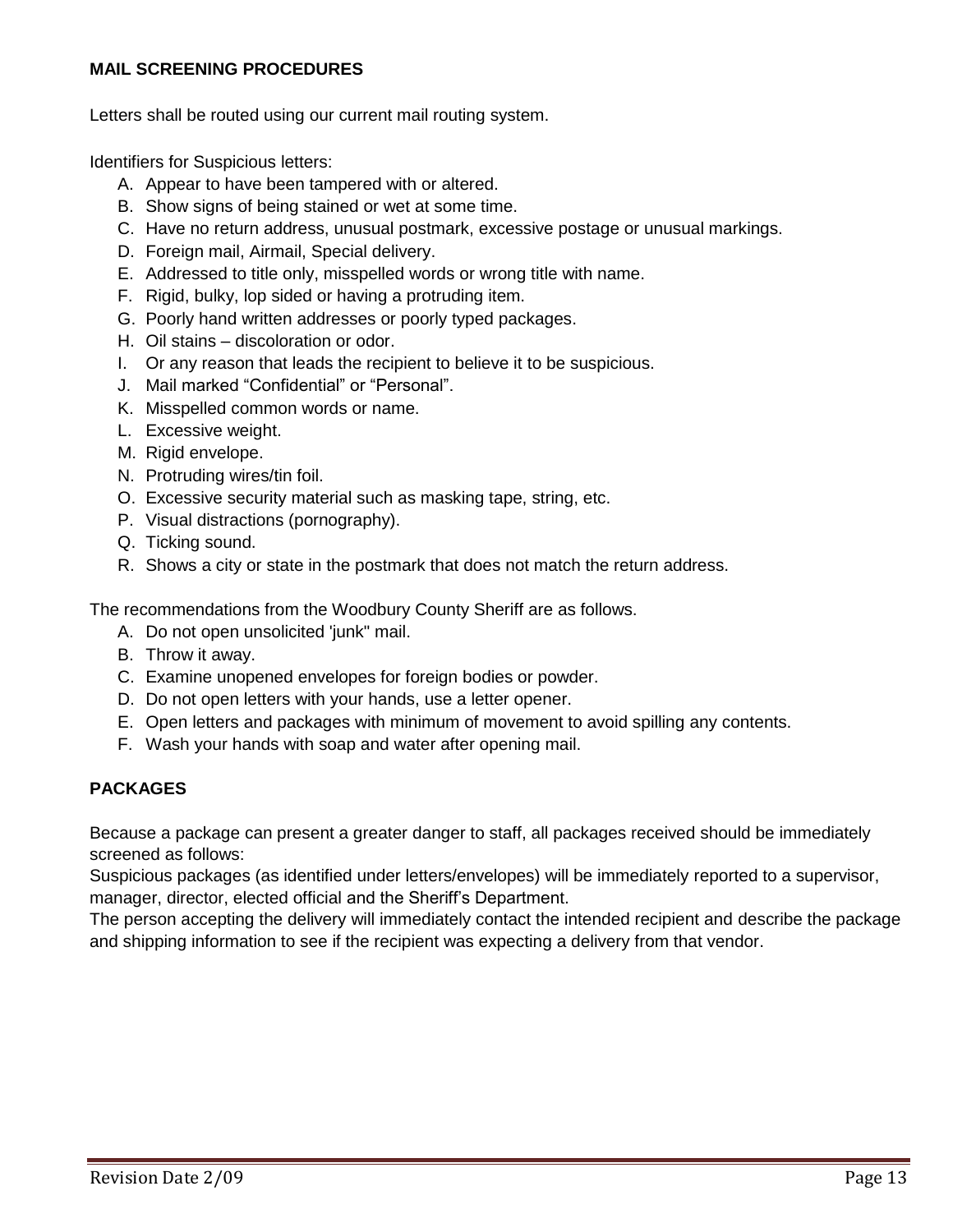## **IMMEDIATE ACTIONS DO NOT OPEN – CALL LAW ENFORECEMENT**

Any employee receiving a "suspicious" letter or package should contact the Sheriff's Department ASAP. Refer to the attached IMMEDIATE ACTIONS SECTION for additional safety precautions. The Sheriff's Department has also developed a response protocol for dealing with such situations. This protocol will allow for handling of the suspicious item and provides a mechanism for properly shipping the item to the State Health Department Lab for examination.

Steps to be taken in response to a "suspicious" letter or package with powder and powder spills out onto a surface:

- A. Immediately set suspected package/container down, do not handle it more than necessary.
- B. Minimize the number of handlers.
- C. Do not try to clean up the powder. Cover the spilled contents immediately with anything and do not remove the cover.
- D. Notify the Woodbury County Sheriff's Department immediately, if not already present, and complete the checklist. The Sheriff's Department will contact Building Services, to shut down the air handling systems, and the HAZMAT Team.
- E. Secure the room or area. Avoid spreading possible contamination to other locations. Close the door and prevent others from entering.
- F. Move everyone in the immediate area of the suspect package/container/substance to the nearest secure room.
- G. At minimum, have the individual(s) wash possible exposed area(s) with warm water and soap at the nearest sink.
- H. For more extensive possible exposure, have the individual remove clothing, place in clear plastic bag, seal bag, and shower at nearest location.
- I. Obtain further direction from local law enforcement.
- J. If possible, list all people who were in the room or area, especially those who had actual contact with the powder. Give this list to the immediate supervisor and to both the local public health authorities so that proper instructions can be given for medical follow-up, and to law enforcement officials, the Woodbury County Sheriff's Department, for further investigation.

## **PRE-INCIDENT PLANNING**

While it is difficult to fully prepare for such incidents, there are a few things that can be done before as incident occurs to promote effective and orderly response.

- A. Discuss the issue ahead of time and create a response plan that everyone understands, especially mail handlers and secretaries who are likely to open mail.
- B. Coordinate your plan with local authorities and have their phone numbers readily available.
- C. Be suspicious of letters that do not have a return address and consider opening all mail in a specially designated mail area.

## **ENVELOPE WITH POWDER THAT HAS SPILLED OUT ONTO A SURFACE:**

- A. Do not wash or clean powder up.
- B. Keep others away.
- C. Wash hand and exposed skin with soap and water.
- D. Do not brush off of clothes.
- E. Notify your supervisor, manager, director, elected official and local law enforcement.
- F. Shower with soap and water as soon as possible. Do not use bleach or other disinfectant.
- G. Put on fresh clothing.
- H. Make a list of all people who had contact with the powder and give to local public health authorities.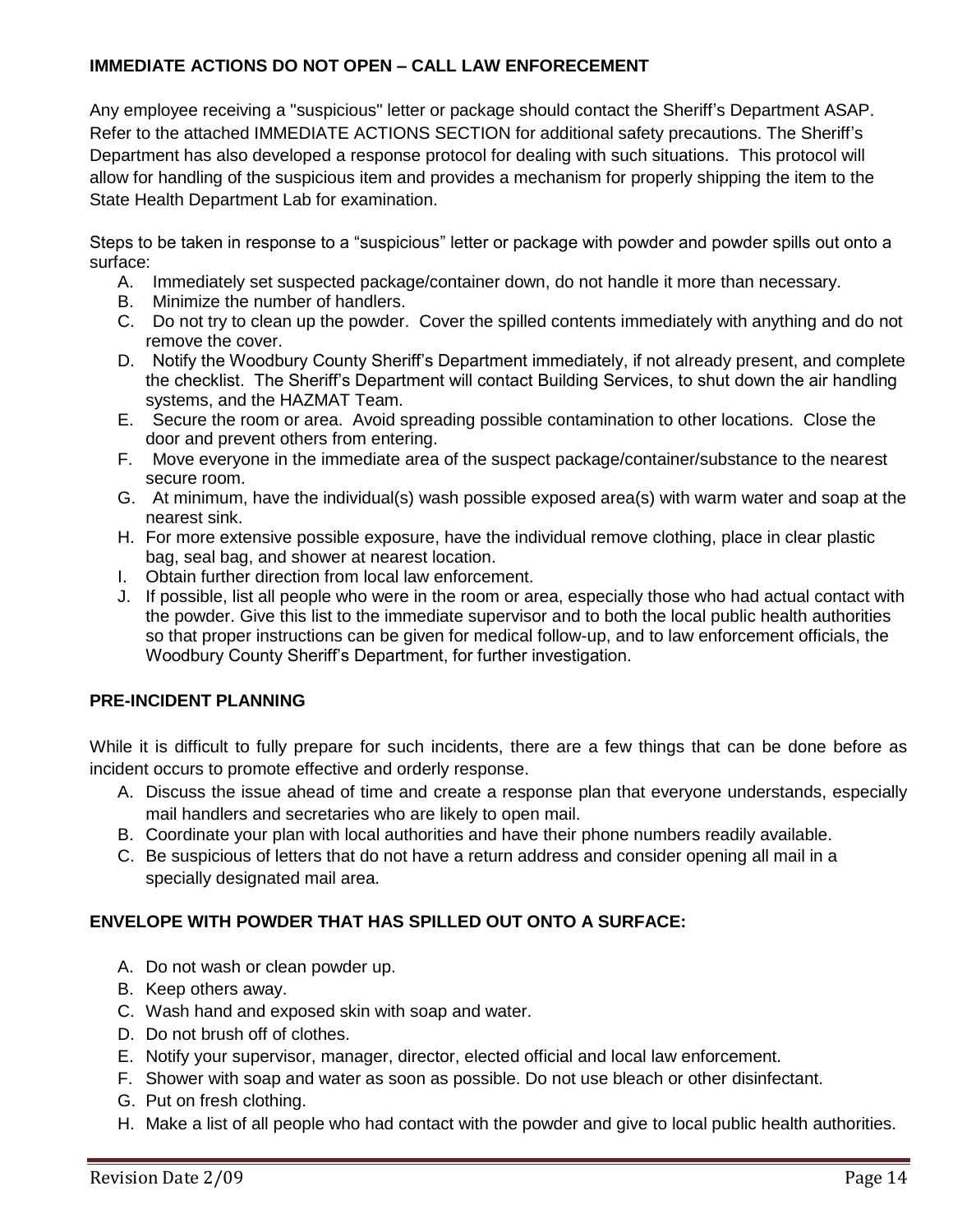# **PACKAGE MARKED WITH THREATENING MESSAGE:**

- A. Do not open.
- B. Leave it and evacuate the room.
- C. Keep others from entering the room.
- D. Notify your supervisor, manager, director, elected official and the Sheriff's Department.

## **AEROSOLIZATION, SMALL EXPLOSION, OR LETTER STATING "ANTHRAX IN HEATING SYSTEM."**

- A. Leave room immediately.
- B. Secure entry.
- C. Notify your supervisor, manager, director, elected official and the Sheriff's Department.
- D. Remain on premises until responders arrive.
- E. Make a list of all people who were in the building at the time, and give to local public health authorities.

# **FOR ALL SUSPICIOUS UNLABELED MAIL NOTIFY THE SHERIFF'S DEPARTMENT. DO NOT OPEN.**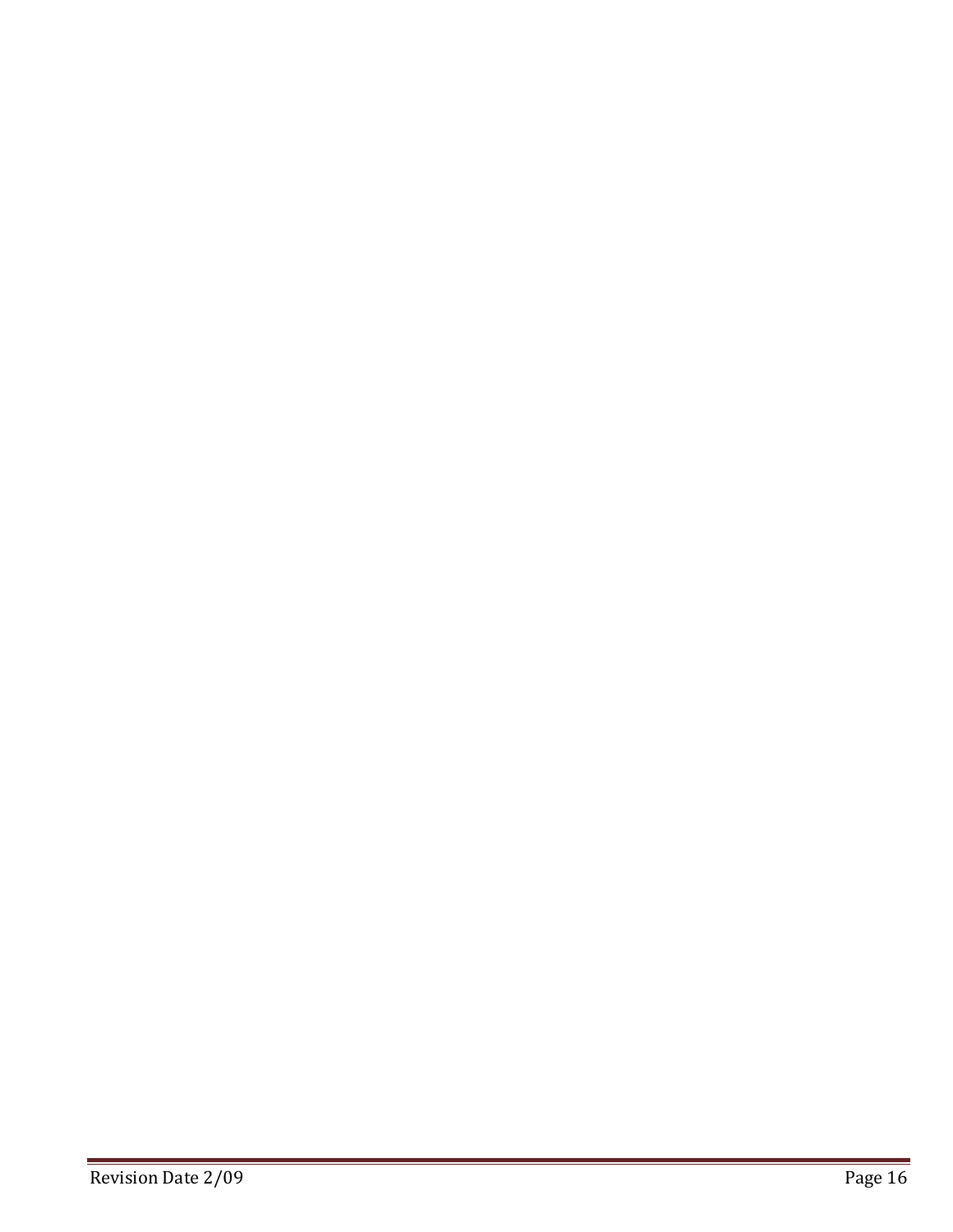## **EMPLOYEE INCIDENT/ACCIDENT REPORT**

### **General Liability and Worker's Compensation**

Any incident/accident must be reported immediately and this form completed and returned to the supervisor in charge within one business day. **Complete all items, do not leave any blank.** If additional space is needed for this report, please attach separate written information.

This form is to be used for property damage/destruction/loss for General Liability purposes.

| Date of Incident/Accident:____________________                                                                                                                                                |
|-----------------------------------------------------------------------------------------------------------------------------------------------------------------------------------------------|
|                                                                                                                                                                                               |
|                                                                                                                                                                                               |
|                                                                                                                                                                                               |
|                                                                                                                                                                                               |
|                                                                                                                                                                                               |
| Was first aide administered on site?_________ Were you sent for medical services?_________________                                                                                            |
|                                                                                                                                                                                               |
|                                                                                                                                                                                               |
| <u> 1980 - Jan Stein Stein Stein Stein Stein Stein Stein Stein Stein Stein Stein Stein Stein Stein Stein Stein S</u>                                                                          |
|                                                                                                                                                                                               |
|                                                                                                                                                                                               |
|                                                                                                                                                                                               |
| If vehicles involved, provide diagram on back of this form.                                                                                                                                   |
|                                                                                                                                                                                               |
| Employee injured: _______________                                                                                                                                                             |
| Explain what you were doing and how the incident/accident occurred.                                                                                                                           |
|                                                                                                                                                                                               |
|                                                                                                                                                                                               |
|                                                                                                                                                                                               |
|                                                                                                                                                                                               |
| Have you had any problems of this nature before? If so, explain                                                                                                                               |
| Is there something that should be changed so incident won't happen again and safety would be<br>improved?_                                                                                    |
| Name of Witnesses:                                                                                                                                                                            |
| I hereby certify that all statements and answers provided by me in this questionnaire are complete and true to                                                                                |
| the best of my knowledge. I hereby authorize any physician or medical services who attended me to make a<br>disclosure to Human Resources of any information concerning my medical condition. |

| <b>STATE</b><br>signature<br>wee<br>וכ<br>- |  |
|---------------------------------------------|--|
|                                             |  |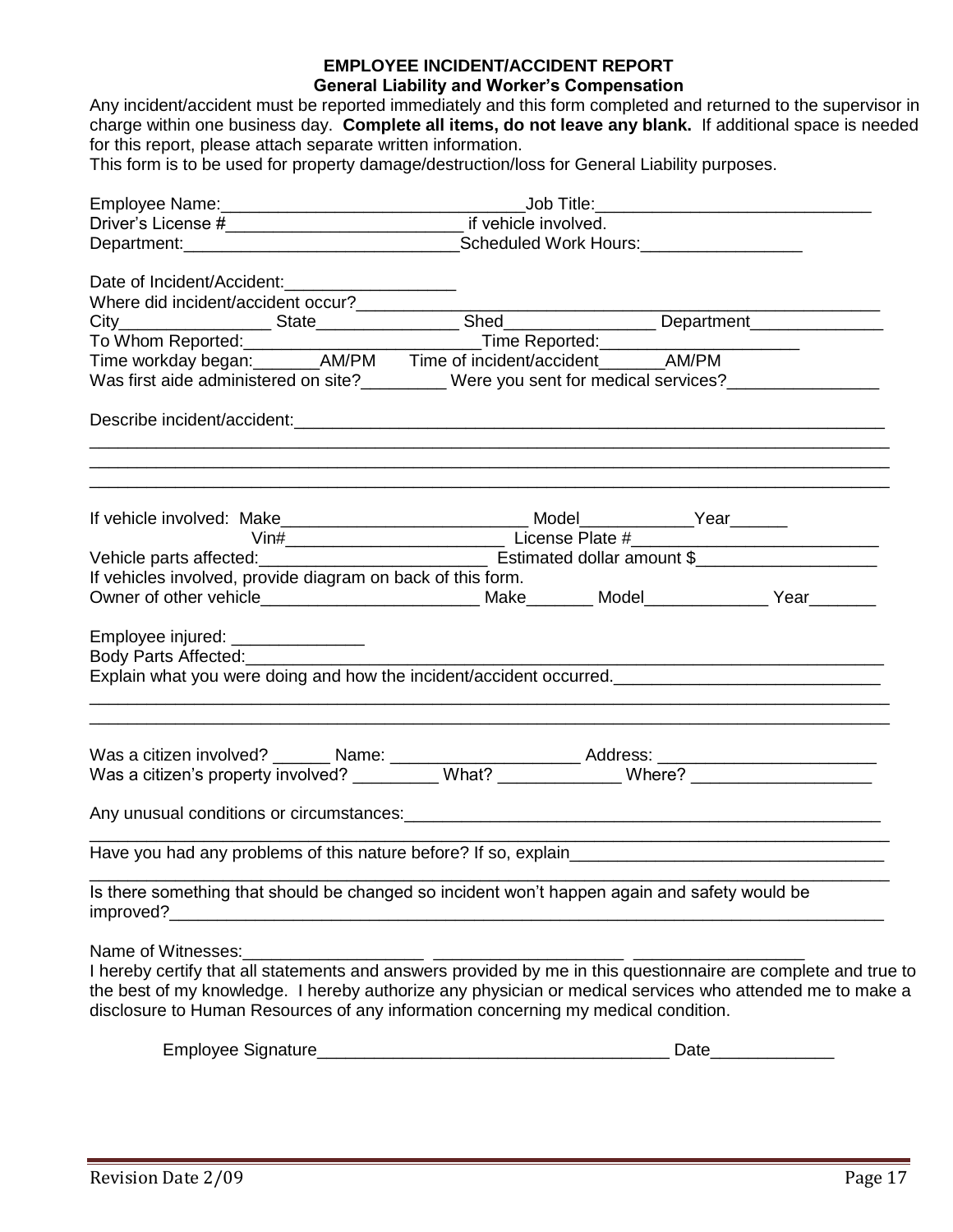#### **SUPERVISOR INCIDENT/ACCIDENT INVESTIGATION General Liability and/or Workers Compensation TO BE COMPLETED BY SUPERVISOR UPON REPORTING OF INCIDENT/ACCIDENT AND**

**SUBMITTED WITHIN ONE BUSINESS DAY TO THE HUMAN RESOURCE DEPARTMENT.** (attach

addition sheets of paper or on back if needed to answer the information on the report) and (include diagram if vehicle/vehicles involved)

| Date/Time of incident: ______________________Date/Time reported to supervisor______________________            |                                                                                                                       |
|----------------------------------------------------------------------------------------------------------------|-----------------------------------------------------------------------------------------------------------------------|
|                                                                                                                |                                                                                                                       |
|                                                                                                                |                                                                                                                       |
|                                                                                                                |                                                                                                                       |
| $\overrightarrow{a}$ (3) $\overrightarrow{a}$ (4) $\overrightarrow{a}$                                         |                                                                                                                       |
| Hazard + Employee Exposure + Unsafe Act and/or Unsafe Condition = Incident/Accident                            |                                                                                                                       |
| (removing any link in the sequence of events and the accident will not occur)                                  |                                                                                                                       |
| Accident Type: (check only one)                                                                                |                                                                                                                       |
| ____Struck by ______Caught on                                                                                  |                                                                                                                       |
| ____Contacted by _____Fall to below                                                                            | <u> 1989 - Johann Stoff, deutscher Stoff, der Stoff, der Stoff, der Stoff, der Stoff, der Stoff, der Stoff, der S</u> |
| _____Struck against _____Fall same level                                                                       |                                                                                                                       |
| ____Caught between ____Over exertion                                                                           | <u> 1989 - Johann Barn, amerikan bernama di sebagai bernama di sebagai bernama di sebagai bernama di sebagai bern</u> |
| Laught in Contact with chemicals Concentration and Contact with chemicals Contact Contact Contact Contact Musl |                                                                                                                       |
|                                                                                                                |                                                                                                                       |
| <b>Shed Shed</b>                                                                                               |                                                                                                                       |
| <b>Incident/Accident Causes:</b>                                                                               | Primary Cause: 2008 - 2009 - 2010 - 2010 - 2010 - 2010 - 2010 - 2010 - 2011 - 2012 - 2014 - 2012 - 2014 - 201         |
|                                                                                                                | $\begin{array}{c}\n2.\n\end{array}$                                                                                   |
| Dollar amount of damage \$\$_______________________ Employee Driver's License #______________________          | if                                                                                                                    |
| vehicle involved.                                                                                              |                                                                                                                       |
| Examples: (incident/accident causes)                                                                           |                                                                                                                       |
| Lack of safety device/guard Wet slippery surface                                                               | Inadequate operating procedures                                                                                       |
| Improper training/instruction<br>Unaware of job hazards                                                        | Inadequate design                                                                                                     |
| Improper body mechanics<br>Unaware of safer method                                                             | Poor ergonomic positioning                                                                                            |
| Violation of Policy/Procedure<br>Defective Tool/equipment                                                      | Temperature                                                                                                           |
| Sharp object exposure<br>Personal protective equipment ________________________                                |                                                                                                                       |
| Improper use of equipment Poor design/layout                                                                   |                                                                                                                       |
| If vehicle involved: Make________Model______Year______License Plate #___________                               |                                                                                                                       |
| Was a citizen involved? Was a citizen's property involved?                                                     |                                                                                                                       |
|                                                                                                                |                                                                                                                       |

**Incident/Accident Solution(s)** (to prevent similar incident/accident in future: using statements as accident was unavoidable, it was a freak accident, or advising to be more careful are not acceptable statements. Statement should respond to identified areas or things to help eliminated similar incident/accident.

\_\_\_\_\_\_\_\_\_\_\_\_\_\_\_\_\_\_\_\_\_\_\_\_\_\_\_\_\_\_\_\_\_\_\_\_\_\_\_\_\_\_\_\_\_\_\_\_\_\_\_\_\_\_\_\_\_\_\_\_\_\_\_\_\_\_\_\_\_\_\_\_\_\_\_\_\_\_\_\_\_\_\_\_\_ \_\_\_\_\_\_\_\_\_\_\_\_\_\_\_\_\_\_\_\_\_\_\_\_\_\_\_\_\_\_\_\_\_\_\_\_\_\_\_\_\_\_\_\_\_\_\_\_\_\_\_\_\_\_\_\_\_\_\_\_\_\_\_\_\_\_\_\_\_\_\_\_\_\_\_\_\_\_\_\_\_\_\_\_\_

\_\_\_\_\_\_\_\_\_\_\_\_\_\_\_\_\_\_\_\_\_\_\_\_\_\_\_\_\_\_\_\_\_\_\_\_\_\_\_\_\_\_\_\_\_\_\_\_\_\_\_\_\_\_\_\_\_\_\_\_\_\_\_\_\_\_\_\_\_\_\_\_\_\_\_\_\_\_\_\_\_\_\_\_\_

\_\_\_\_\_\_\_\_\_\_\_\_\_\_\_\_\_\_\_\_\_\_\_\_\_\_\_\_\_\_\_\_\_\_\_\_\_\_\_\_\_\_\_\_\_\_\_\_\_\_\_\_\_\_\_\_\_\_\_\_\_\_\_\_\_\_\_\_\_\_\_\_\_\_\_\_\_\_\_\_\_\_\_\_\_

Corrective Action (s) taken by Supervisor:\_\_\_\_\_\_\_\_\_\_\_\_\_\_\_\_\_\_\_\_\_\_\_\_\_\_\_\_\_\_\_\_\_\_\_\_\_\_\_\_\_\_\_\_\_\_\_\_\_

Supervisor Signature:\_\_\_\_\_\_\_\_\_\_\_\_\_\_\_\_\_\_\_\_\_\_\_\_\_\_\_ Date:\_\_\_\_\_\_\_\_\_\_\_\_\_\_\_\_\_\_\_\_\_\_\_\_\_\_

Safety Investigator comments/review/recommendations:\_\_\_\_\_\_\_\_\_\_\_\_\_\_\_\_\_\_\_\_\_\_\_\_\_\_\_\_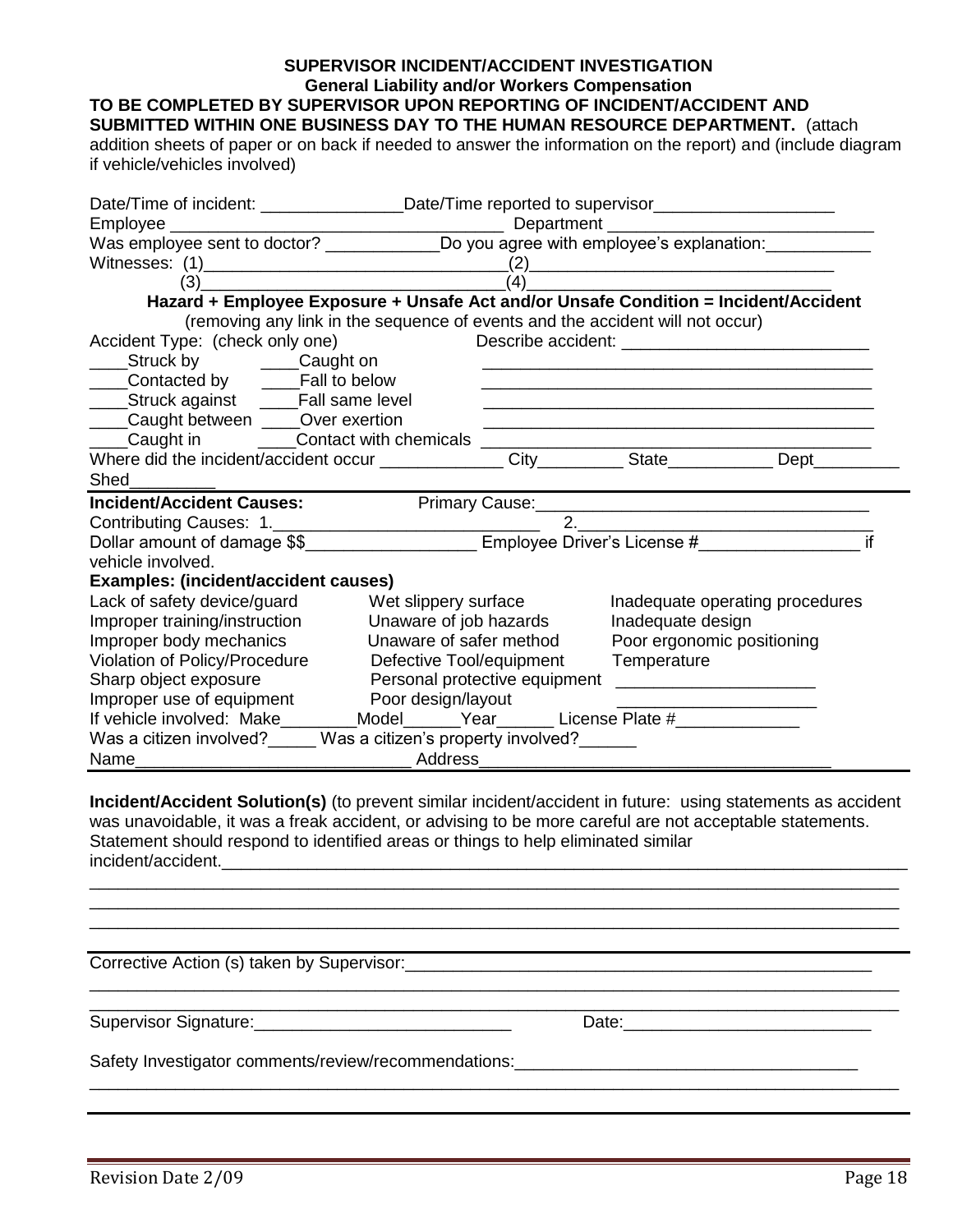## **WOODBURY COUNTY SAFETY PROGRAM**

This attachment is for those job positions performing duties needing and requiring additional safety education, equipment, and resources in the completion of their job duties.

As with all other job responsibilities, it shall be the responsibility of the employee to **always** adhere to the safety policies and work safely in the performance of their work.

Identified failure of an employee to follow these policies and practices will result in disciplinary action being taken against the employee.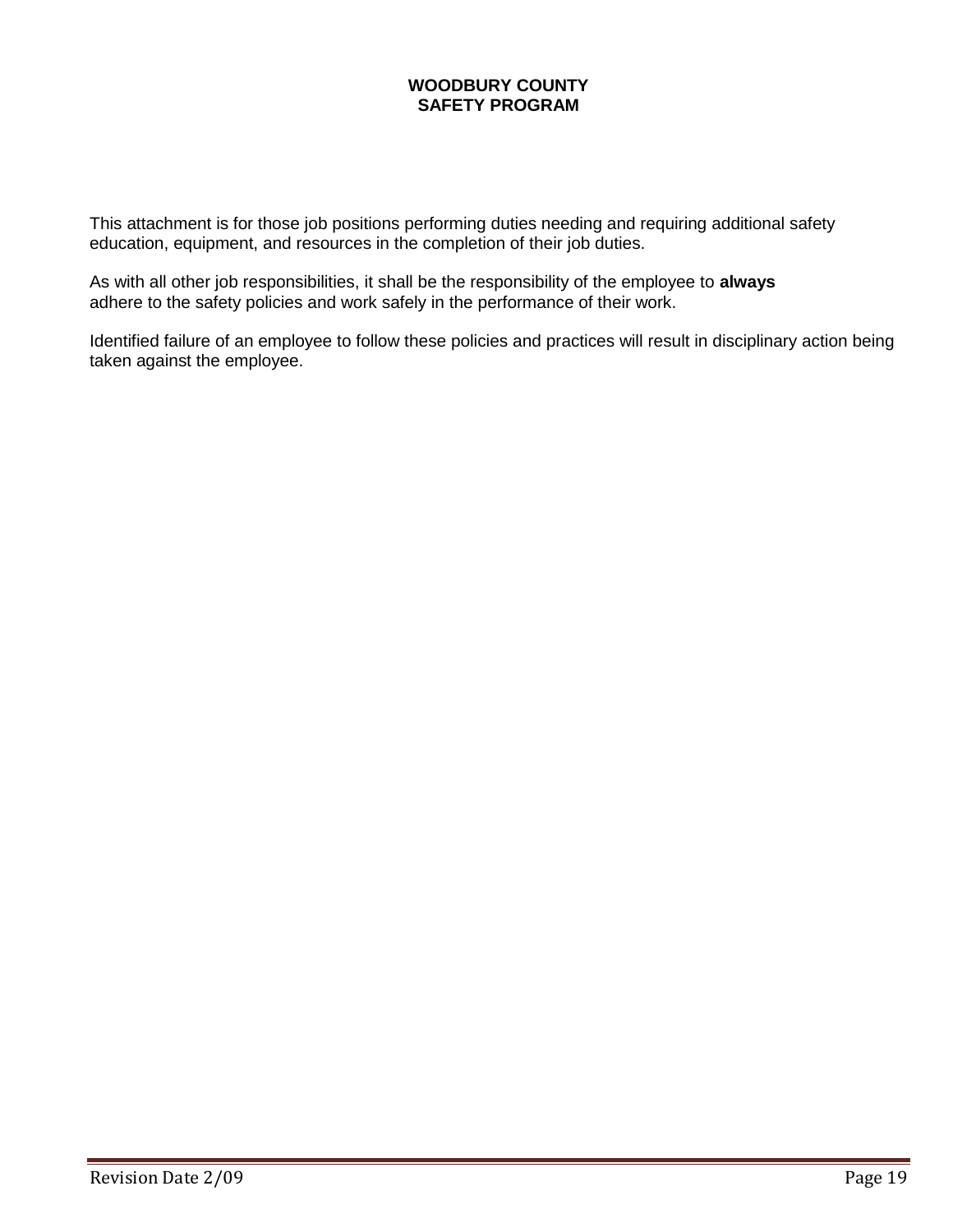# **PERSONNEL PROTECTIVE EQUIPMENT (PPE)**

- 1. Personal protective equipment will be maintained in a sanitary and effective working condition.
- 2. Personal protective equipment which is provided by the County will be used when there is a hazard in the working environment which could cause injury or illness.
- 3. Supervisors, managers, directors, and elected officials will enforce rules regarding the use of protective equipment.

## **EYES AND FACE PROTECTION**

Any employee assigned to a task involving the likelihood of an eye or face injury will wear face and/or eye protection.

# **RESPIRATORS**

On jobs involving exposure to harmful fumes, gases, mists, or chemical dusts or lack of sufficient oxygen, proper respiratory protection will be used. Work requiring usage of a respirator will be reported and approved prior to work activity beginning.

- 1. Supervisors, managers, directors or elected officials will instruct employees, whose work assignments involve the use of respiratory protection, about the potential hazards they are exposed to and how to use the proper respiratory equipment.
- 2. Suitable breathing apparatus will be conspicuously placed near work environments which present atmospheric hazards.
- 3. Respirators will be inspected periodically and after emergency use.

## **HEAD PROTECTION**

- 1. Head protection equipment shall be kept in good repair and proper adjustment and they will be worn only by the individual to whom they are assigned, except in an emergency.
- 2. Head protection equipment will be used in any operations where hazards exist.
- 3. Head protection will be worn where there is an overhead hazard.

## **HEARING PROTECTION**

Whenever there are activities involving machines or equipment that produce sound levels which might cause hearing loss, proper hearing protection is "if it's too noisy to hear a normal conversation, it's loud enough to need hearing protection."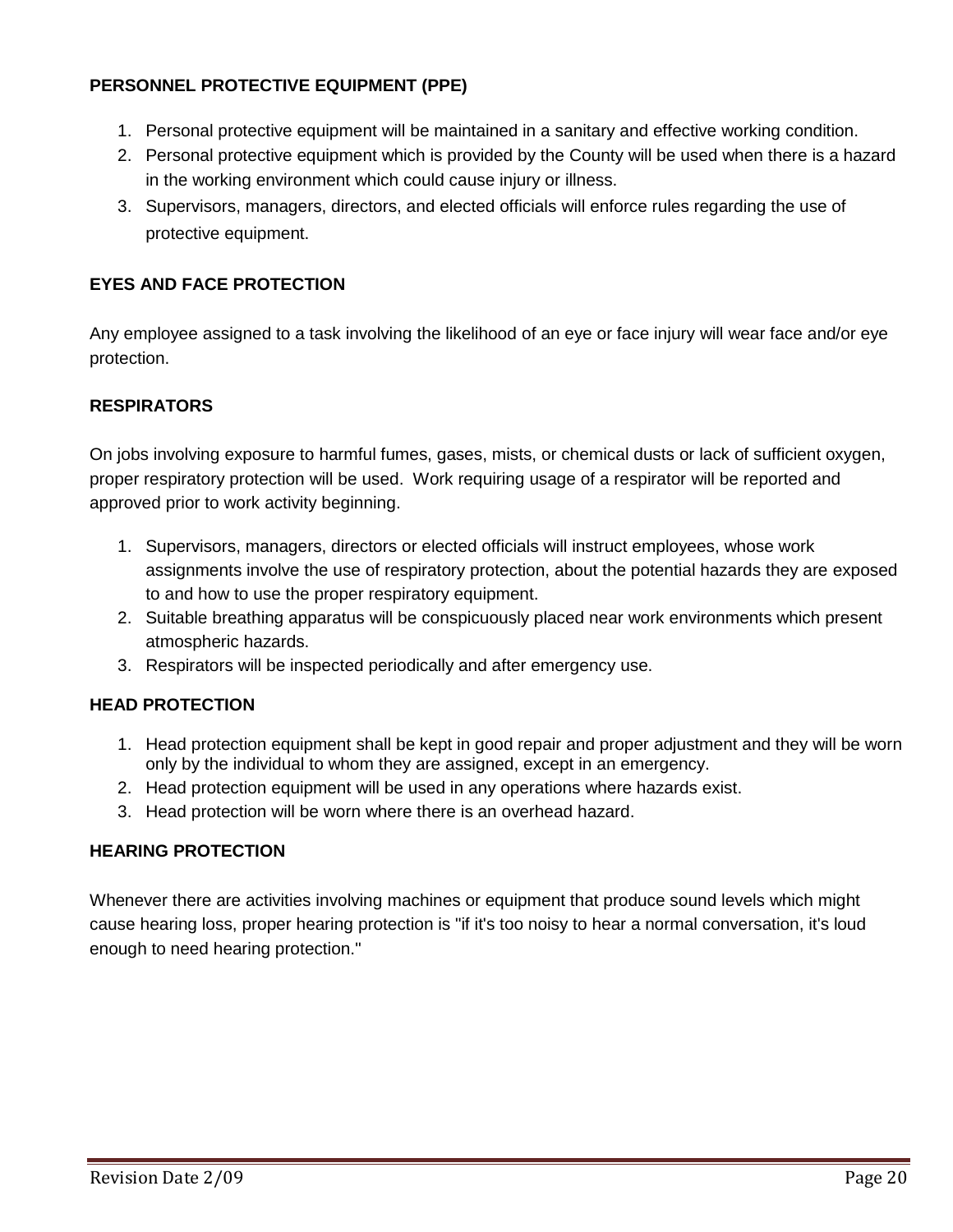# **PROTECTIVE CLOTHING**

- 1. Brightly colored safety vests or clothing will be worn by all employees working on or near public roadways. The brightly colored safety vests or clothing will be worn in those departments requiring the vests or clothing by department rule.
- 2. Protective gloves, clothing, and face protections will be worn while handling caustic or dangerous chemicals, while welding, handling batteries and while changing mercury vapor lights.
- 3. Safety shoes should be worn in all jobs involving handling or moving of heavy material, during mowing operations, or during any operations where a foot injury is likely to occur. Tennis shoes will not be permitted in those departments designated by the departmental rules.
- 4. Employees will not wear loose, flowing, or ragged clothing on or near moving machinery or equipment
- 5. For outdoor work in winter weather, layers of loose, warm, and fairly light-weights clothing is recommended.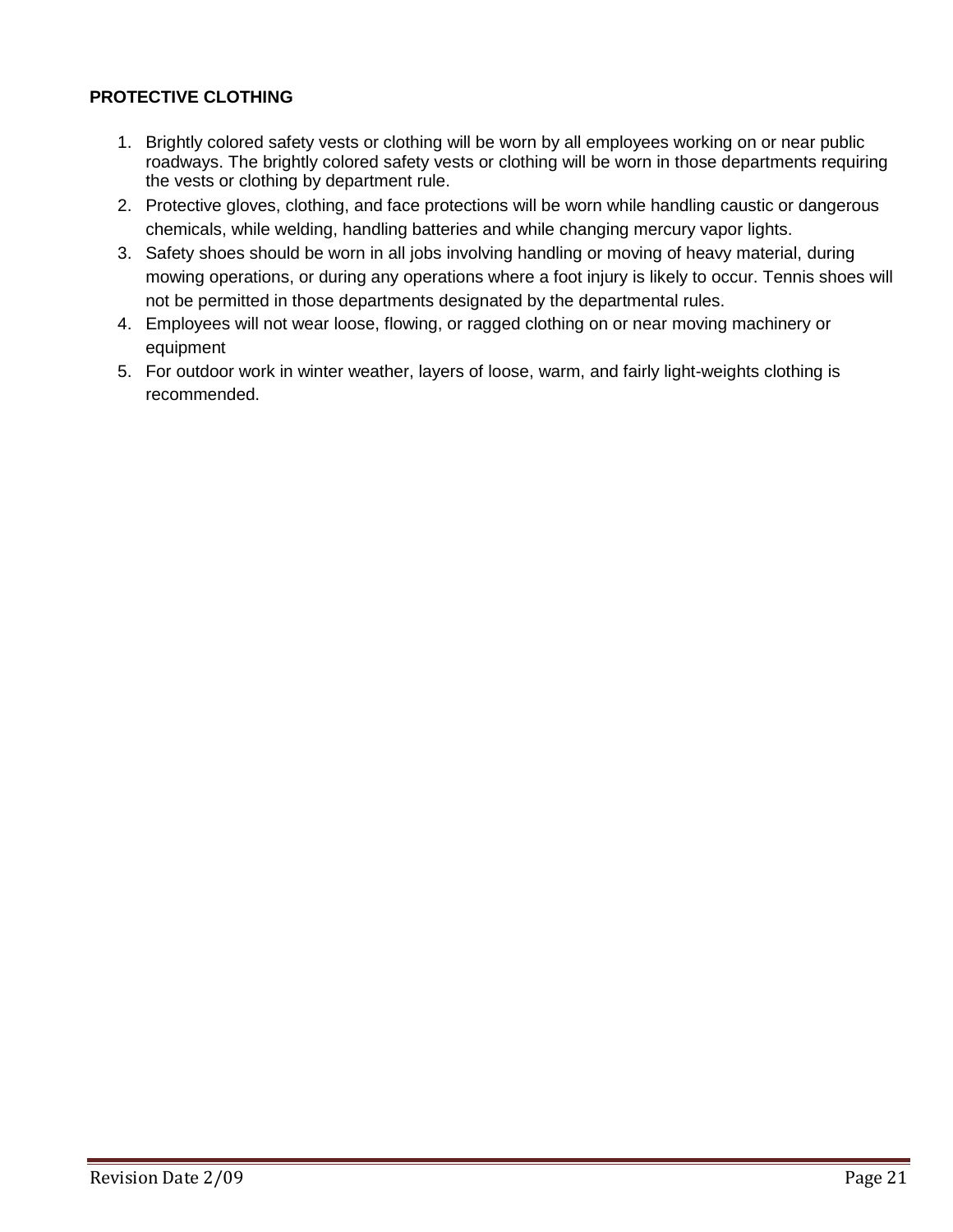## **MOTORIZED EQUIPMENT AND POWER TOOLS**

- 1. Required Personal Protective Equipment must be worn at all times while using equipment.
- 2. Equipment must be inspected prior to use. All defects must be reported to employee's Supervisor immediately.
- 3. One or more methods of machine guarding shall be provided on machines to protect from hazards created by nip-point, points of operation, rotating parts, or flying chips or sparks.
- 4. Machine guards will not be altered or removed except for repair.
- 5. Machines will not be left running unattended.
- 6. Equipment will be used only for the jobs for which it is designed.
- 7. Defective tools and equipment will not be used.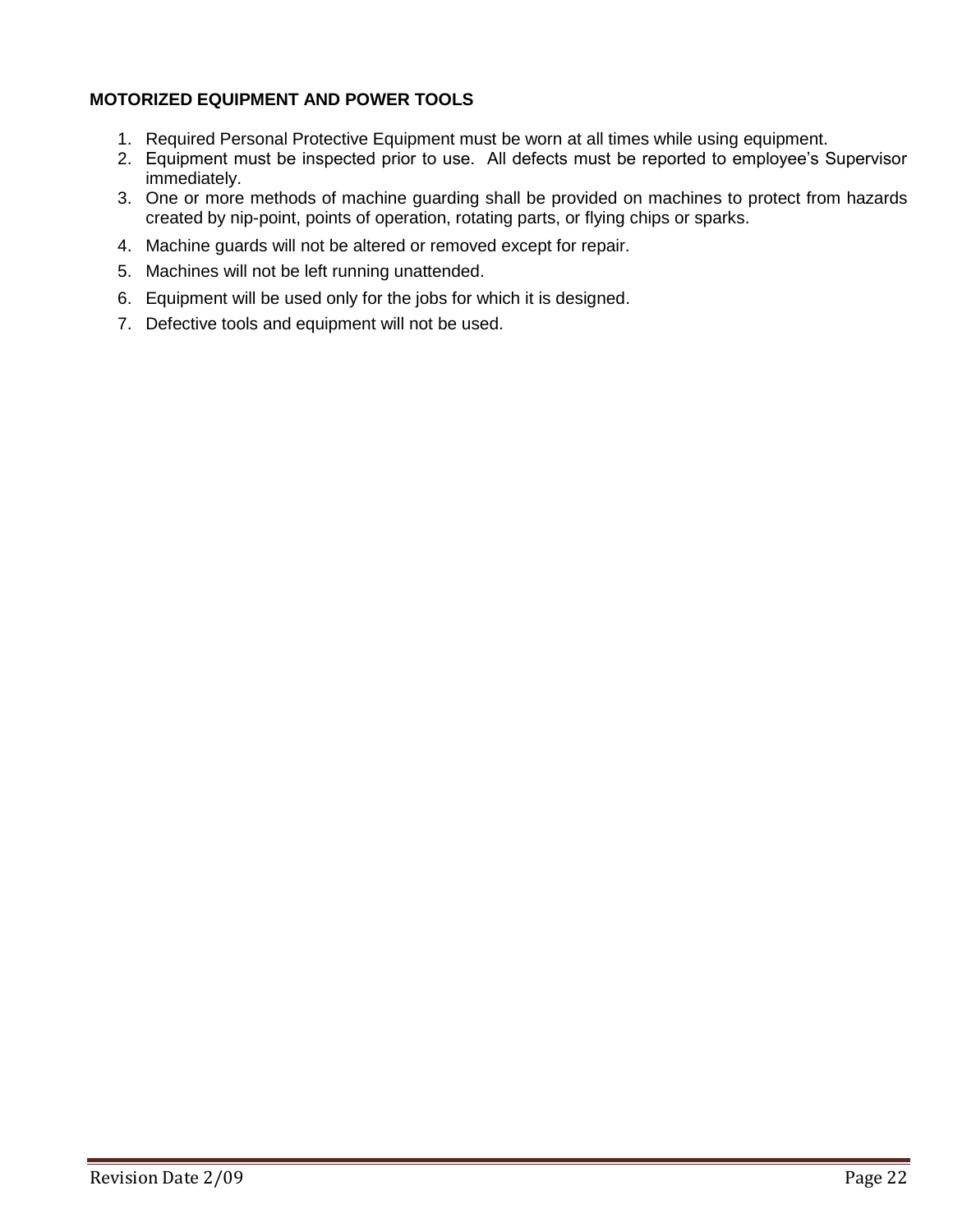## **GRINDING WHEEL**

- 1. Required Personal Protective Equipment must be worn at all times while using equipment.
- 2. Equipment must be inspected prior to use. All defects must be reported to employee's Supervisor immediately.
- 3. Only employees, who are familiar with proper procedures of wheel mounting, will perform such tasks.
- 4. A ring test on new grinding wheels will be done before installation to detect possible cracks.
- 5. Wheels will be allowed to develop full operating speed for at least one minute after mounting.
- 6. Work will be applied gradually to a cold wheel to reduce chances of breakage.
- 7. Grinder bearings will be kept properly oiled and adjusted.
- 8. Grinding wheels will be examined periodically for possible cracks or damage.
- 9. Work rest will not be more than one-eighth inch from the working surface of the wheel and will be securely clamped after each adjustment.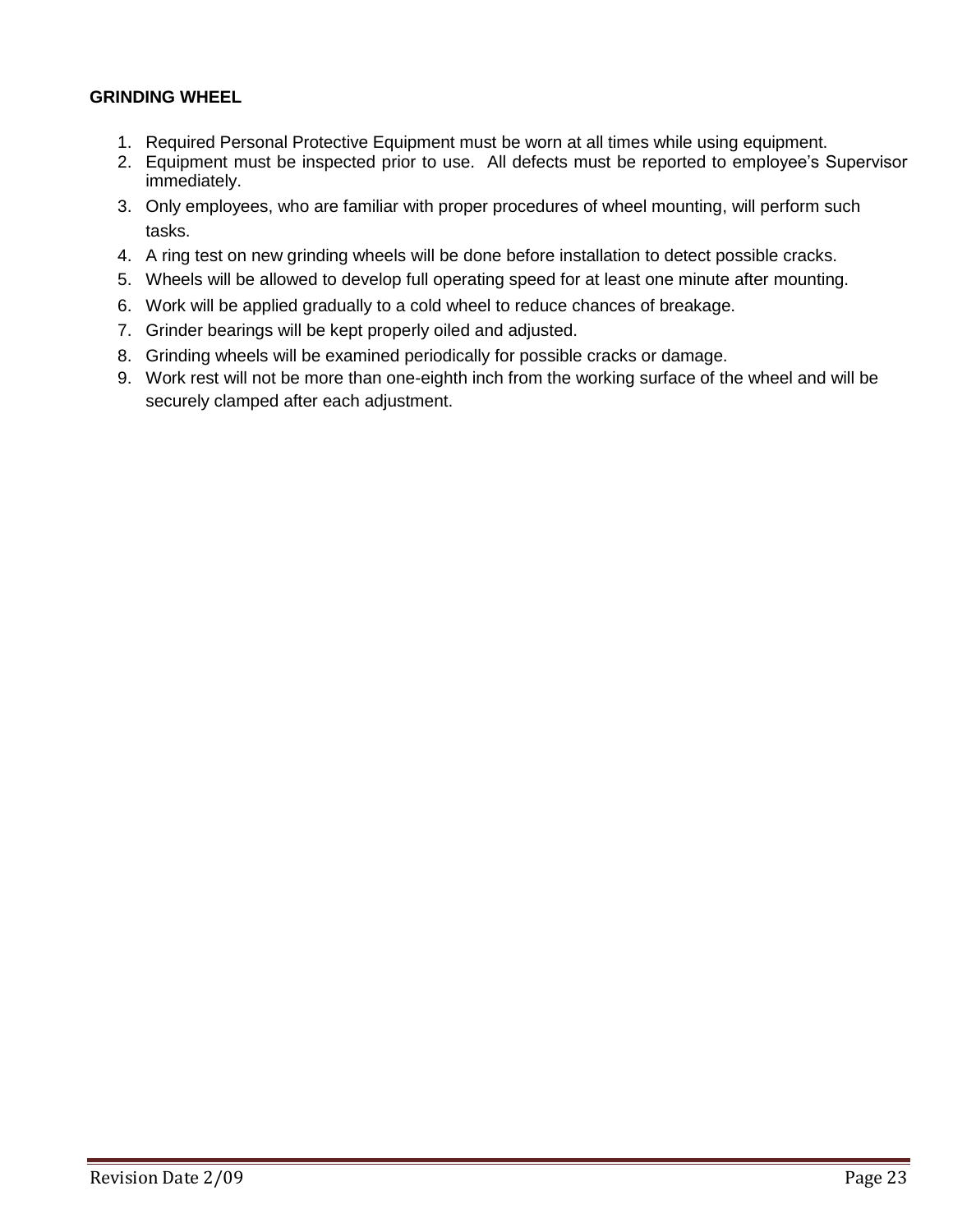## **WOOD WORKING MACHINERY**

- 1. Required Personal Protective Equipment must be worn at all times while using equipment.
- 2. Equipment must be inspected prior to use. All defects must be reported to employee's Supervisor immediately.
- 3. All machines will be securely fastened to the floor or suitable foundation. The only exceptions are machinery which is designed to be portable.
- 4. All tools with cutting edges will be kept sharp, properly adjusted, and firmly secure at all times.
- 5. Sharpening of blades or cutters will be done only by designated personnel.
- 6. All bearing will be kept well lubricated.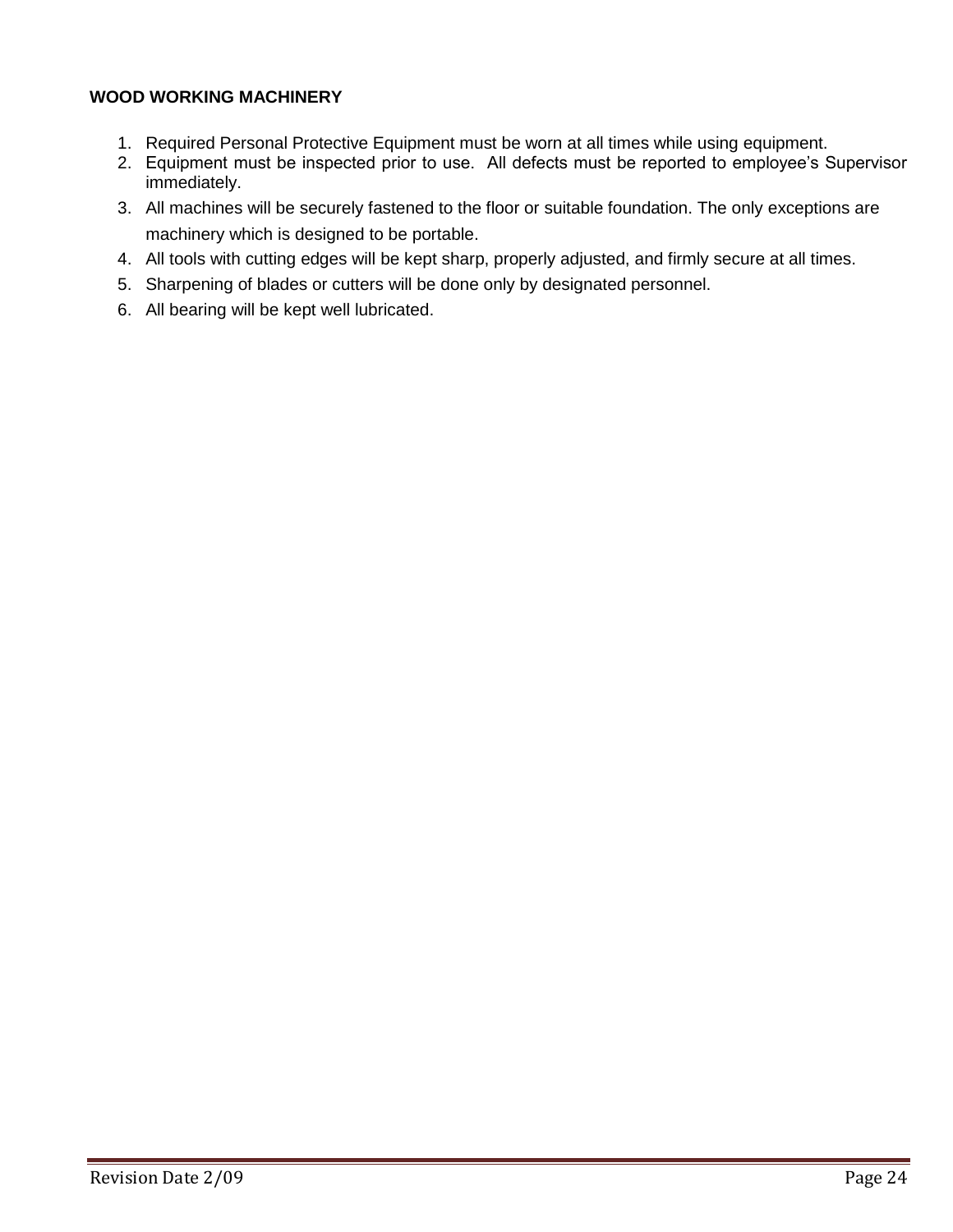## **LAWN MAINTENANCE EQUIPMENT**

- 1. Required Personal Protective Equipment must be worn at all times while using equipment.
- 2. Equipment must be inspected prior to use. All defects must be reported to employee's Supervisor immediately.
- 3. Prior to mowing, inspect area for wire, sticks, and miscellaneous objects. Remove all objects that could get caught in or thrown by the mower.
- 4. Inform and warn bystanders of the danger of flying objects.
- 5. Mower will not be left unattended with the engine running.
- 6. Turn engine off when refueling.
- 7. A hand mower will be steered across slopes, never up and down.
- 8. A riding mower will be driven up and down slopes, not across.
- 9. When starting a mower, keep hands and feet clear of moving parts.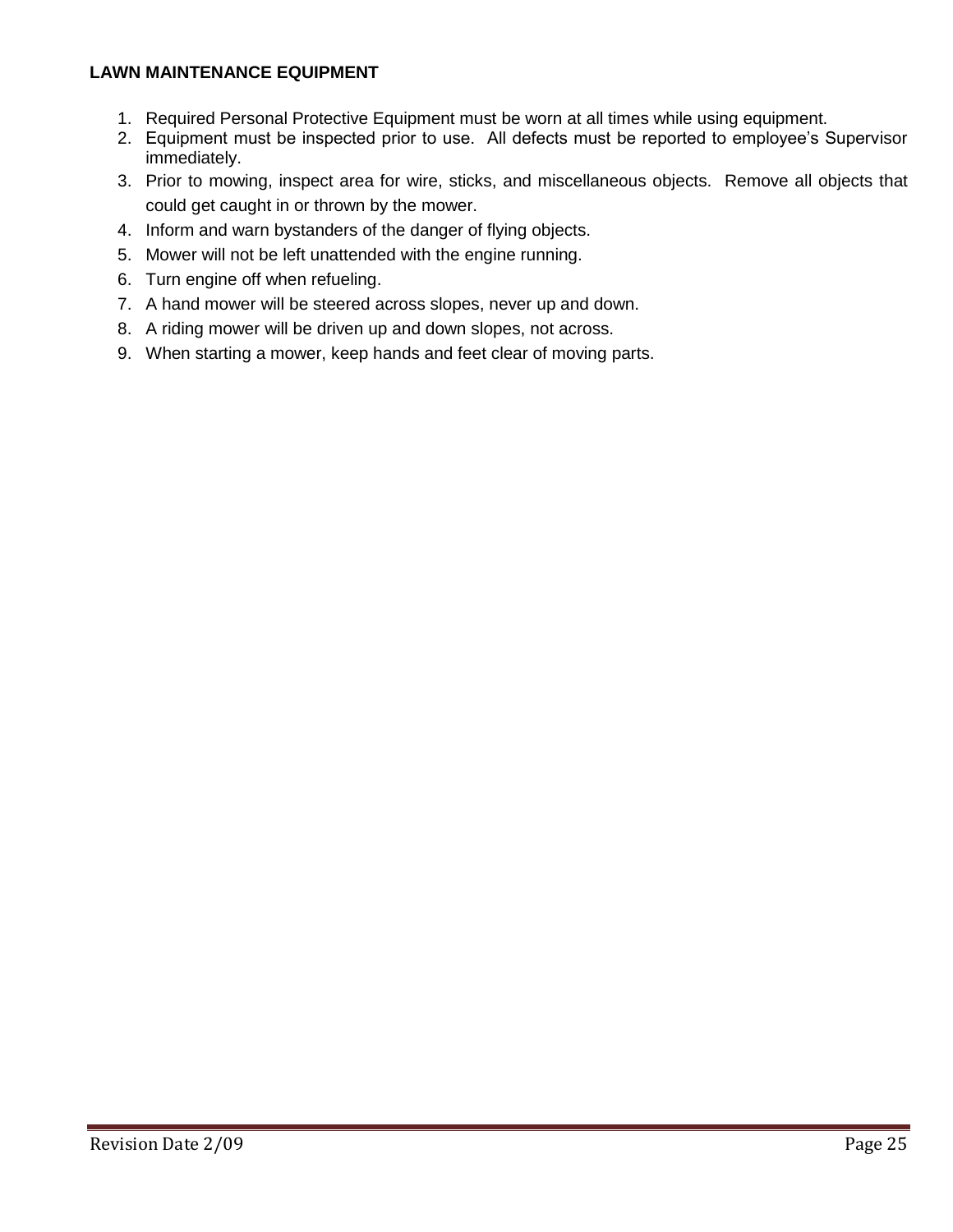## **CHAIN SAW**

- 1. Required Personal Protective Equipment must be worn at all times while using equipment.
- 2. Equipment must be inspected prior to use. All defects must be reported to employee's Supervisor immediately.
- 3. Chain saws will be maintained in a sharp and well lubricated condition.
- 4. Chain saw will be off when the operator is walking.
- 5. Chain saws will be held with both hands during use.
- 6. Operators will not wear loose clothing.
- 7. Visually examine wood for nails and hazardous objects before sawing.
- 8. Cutting will be done at an angle rather than directly overhead.
- 9. Refuel in an area free of flammable materials.
- 10. There will be NO SMOKING near the refueling area [or when operating the machine].
- 11. Hot chain saws will be permitted to cool a few minutes before being refueled.
- 12. Chain saws will be placed on a stable surface before being started.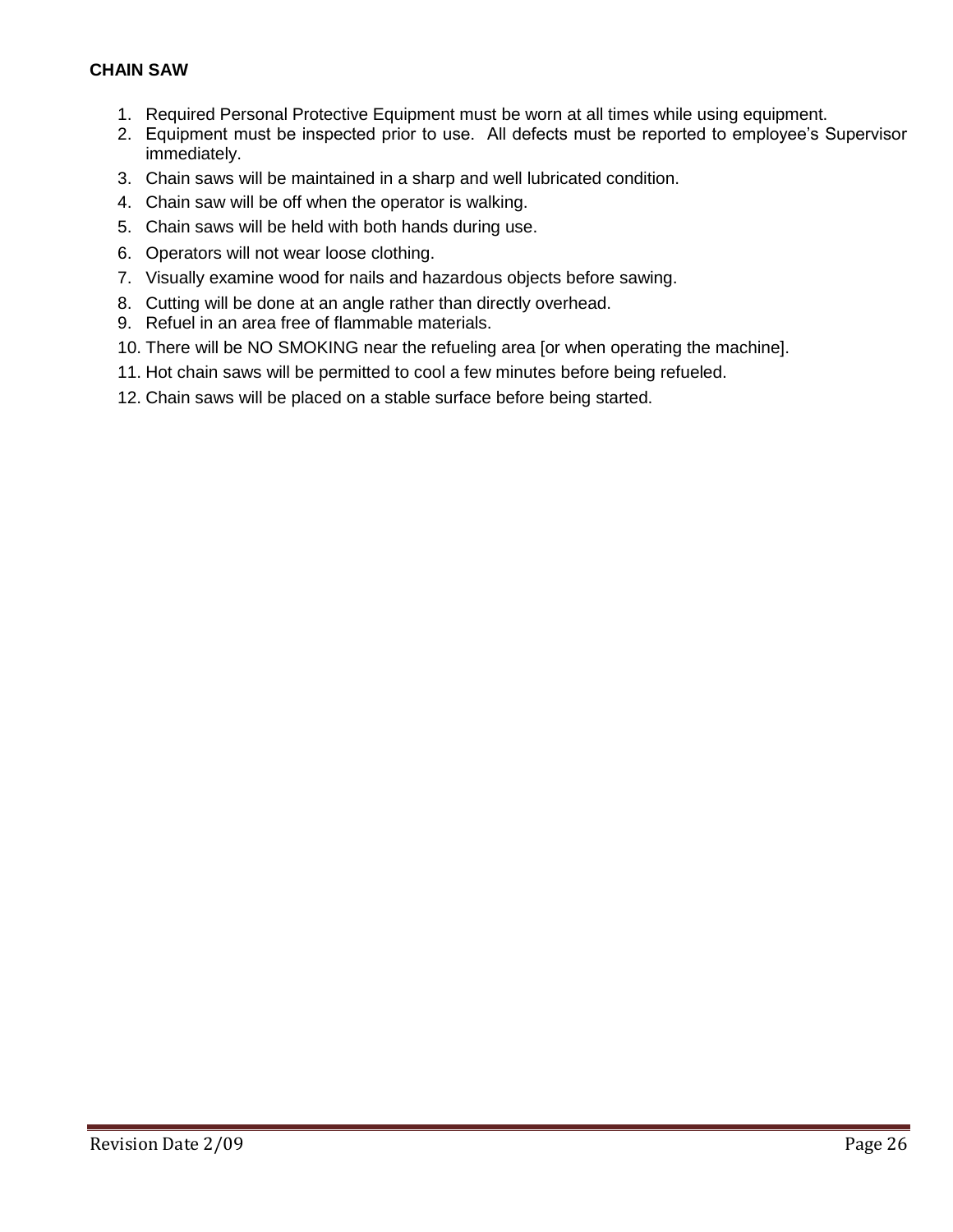## **AIR HAMMER**

- 1. Required Personal Protective Equipment must be worn at all times while using equipment.
- 2. Equipment must be inspected prior to use. All defects must be reported to employee's Supervisor immediately.
- 3. Areas of operation will be cleared from public access.
- 4. Air tools and machinery will be operated in a manner to avoid endangering personnel or property by flying material.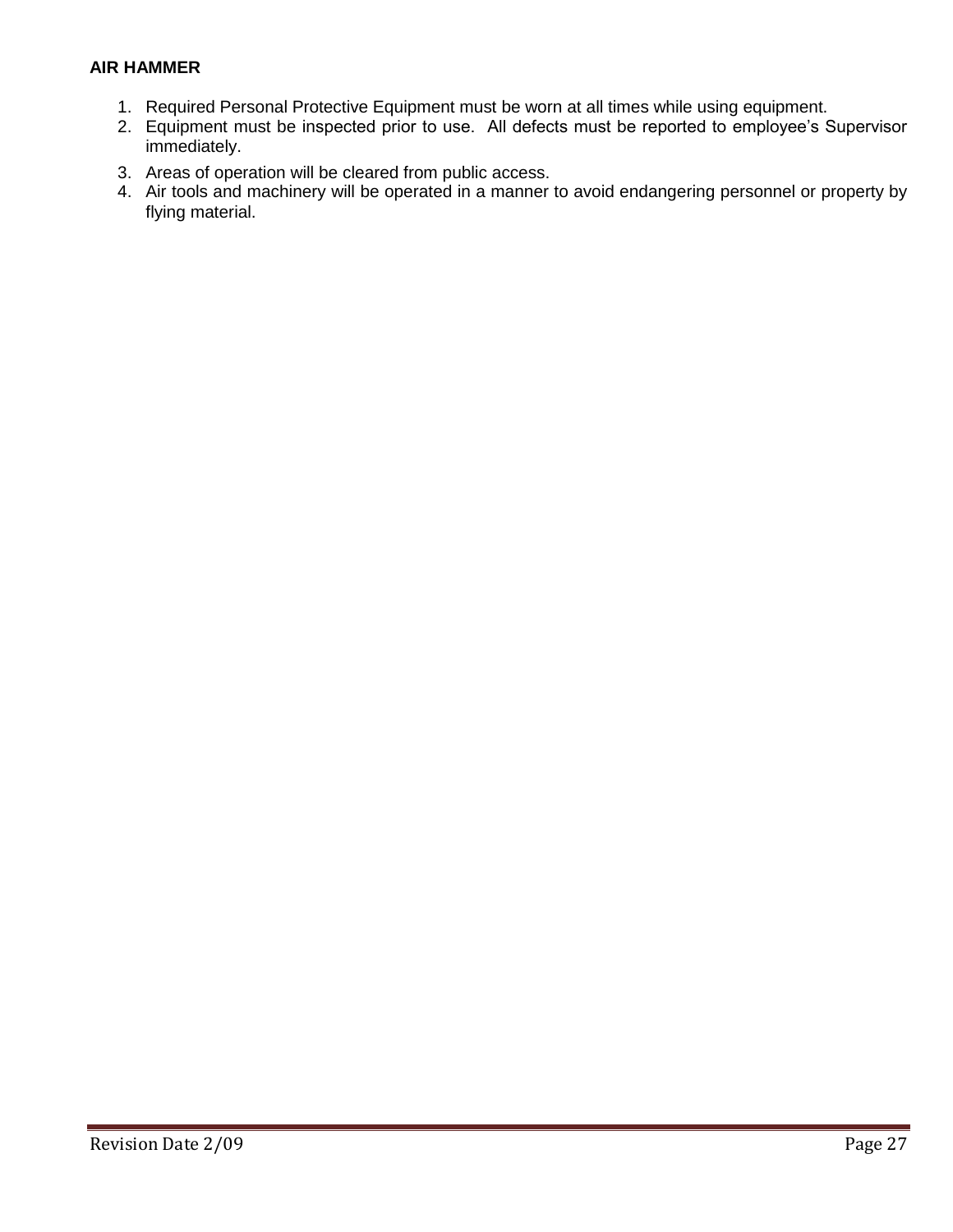## **HAND TOOLS**

- 1. Required Personal Protective Equipment must be worn at all times while using equipment.
- 2. Equipment must be inspected prior to use. All defects must be reported to employee's Supervisor immediately.
- 3. Proper tools will be used for each respective task.
- 4. Hand tools will be used for intended task.
- 5. Wrenches, including adjustable, pipe end and socket wrenches will not be used when jaws are sprung to the point that slippage occurs.
- 6. Impact tools such as drift ins, wedges, and chisels will be kept free of "mushroomed heads."
- 7. The wooden handles of tools will be kept free of splinters or cracks and securely fastened to the tool.
- 8. Hand tools will be kept in a safe place.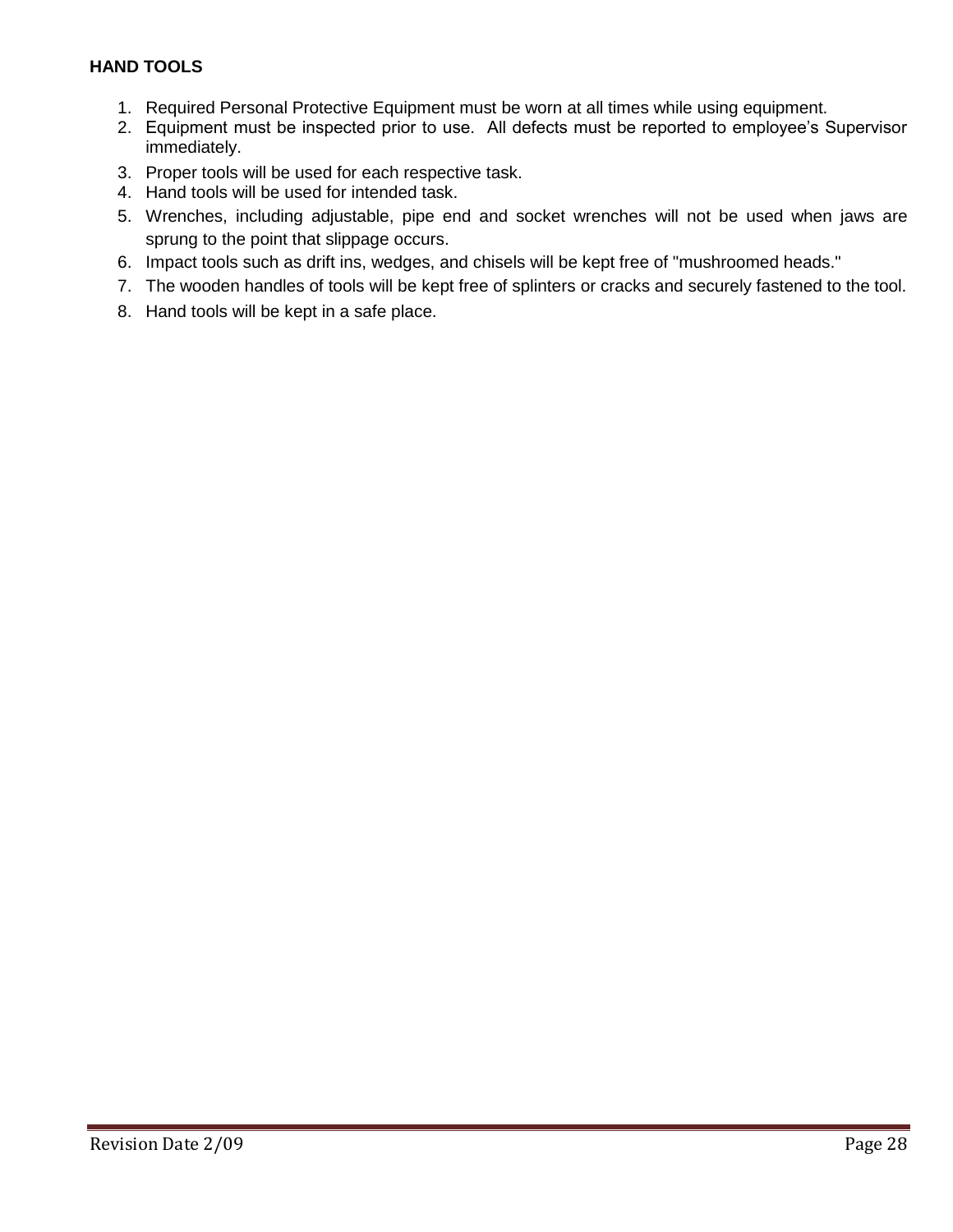## **LADDERS**

## **GENERAL SAFETY**

- 1. Required Personal Protective Equipment must be worn at all times while using equipment.
- 2. Equipment must be inspected prior to use. All defects must be reported to employee's Supervisor immediately.
- 3. Defective ladders will be tagged and not used.
- 4. Only one person will occupy a ladder at a time unless the ladder is specifically designed for twoperson operation.
- 5. Metal ladders will not be used near electrical power lines.
- 6. Ladders will be securely braced and mounted only upon secure surfaces.
- 7. Ladders will be maintained in good condition by storing on supporting racks or in specially designed areas.

## **STRAIGHT, STEP, AND EXTENTION LADDERS**

- 1. Ladder placement should follow the 4:1 rule. For every 4 foot of elevation the base of the ladder should be at least 1 foot from the base of the structure to which the ladder is resting.
- 2. An employee will not work or stand on either of the two top rungs of a straight or extension ladder. (This does not apply to safety platform ladders.)
- 3. Portable straight ladders and extension ladders will not be used without non-skid bases.
- 4. When working from a portable ladder, it must be securely placed, held, tied, or otherwise made secure to prevent slipping or falling.
- 5. On two-section ladders up to 36 feet, allow a minimum lap of three feet.
- 6. A step ladder will be held by at least one employee when another employee is working 10 feet above the ground surface.
- 7. Step ladder legs will be fully spread when the ladder is in use.
- 8. Ladders will not be placed in front of doors which open toward the ladder unless the door is open, locked, or guarded.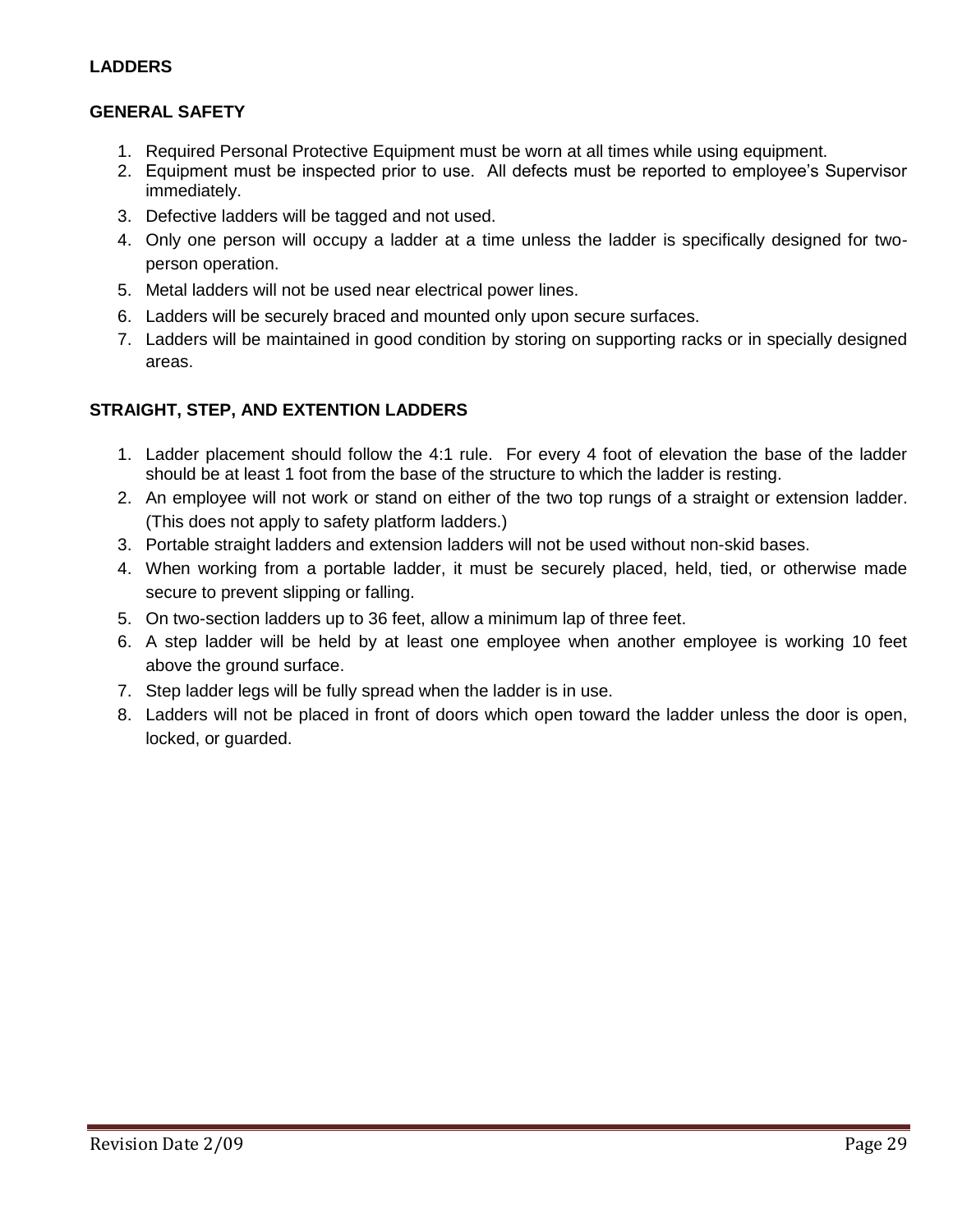### **HOISTING EQUIPMENT**

### **JACKS, HOISTS, & RIGGING EQUIPMENT FOR MATERIAL HANDLING**

- 1. Required Personal Protective Equipment must be worn at all times while using equipment.
- 2. Equipment must be inspected prior to use. All defects must be reported to employee's Supervisor immediately.
- 3. Rigging equipment and jacks will be inspected prior to use on each shift and as necessary during use to ensure that the equipment or jacks are safe.
- 4. Hydraulic jacks showing any evidence of leakage will not be used.
- 5. Maximum lifting capacity will be labeled on jacks.
- 6. All hoisting equipment will be regularly inspected and maintained.

### **SCAFFOLDING**

- 1. Required Personal Protective Equipment must be worn at all times while using equipment.
- 2. Equipment must be inspected prior to use. All defects must be reported to employee's Supervisor immediately.
- 3. Scaffolds will not be loaded in excess of the working load for which the scaffolds are tagged.
- 4. Unstable objects will not be used to support scaffolds or planks.
- 5. Damaged scaffolds will not be erected above walking or working areas; the spaces between the boards and railing will be screened.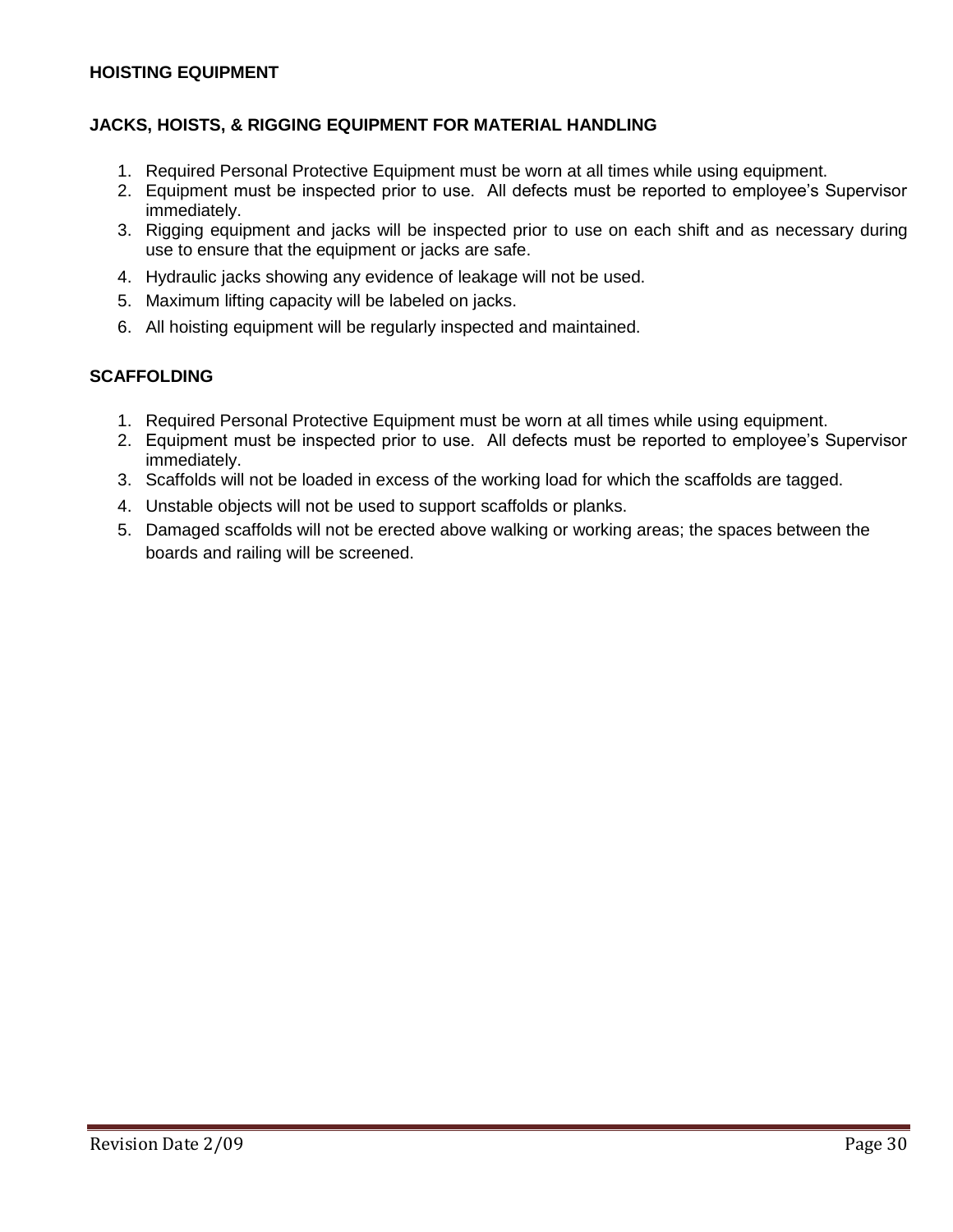## **WELDING AND CUTTING PROCEDURES**

- 1. Required Personal Protective Equipment must be worn at all times while using equipment.
- 2. Equipment must be inspected prior to use. All defects must be reported to employee's Supervisor immediately.
- 3. Adequate ventilation will be available during welding operations.
- 4. Cylinders will be stored in an upright position and secured using a chain or a strap. In the event of a fire, compressed cylinders can become torpedoes. If they are not secured they would be allowed to tip and become an extreme hazard. Cylinders will be capped during transportation.
- 5. Cylinders not in use will be stored away from welding area or other combustible processes.
- 6. Cylinders will be stored away from sparks and contact with electric wires.
- 7. Cylinders will be protected from damage by moving vehicles and falling objects.
- 8. Defective valves will be labeled "defective" and will not be opened by force.
- 9. Oil or grease will not be used on oxygen and acetylene cylinders or line fittings.
- 10. Cylinders and torch valves will be securely closed when not in use.
- 11. Always open the cylinder valve slowly.
- 12. Hoses will be inspected periodically and only those in good condition without leaks should be used.
- 13. Cylinder hoses will be stored in a confined and protected manner to prevent tripping hazards and damage to hose.
- 14. Approved fire extinguishing equipment will be accessible in operating condition.
- 15. Welding operations will be screened in a manner to prevent ignition from combustible materials and to shield work from others.
- 16. On construction sites where both arc and gas welding equipment is used, cables for each will be kept separate.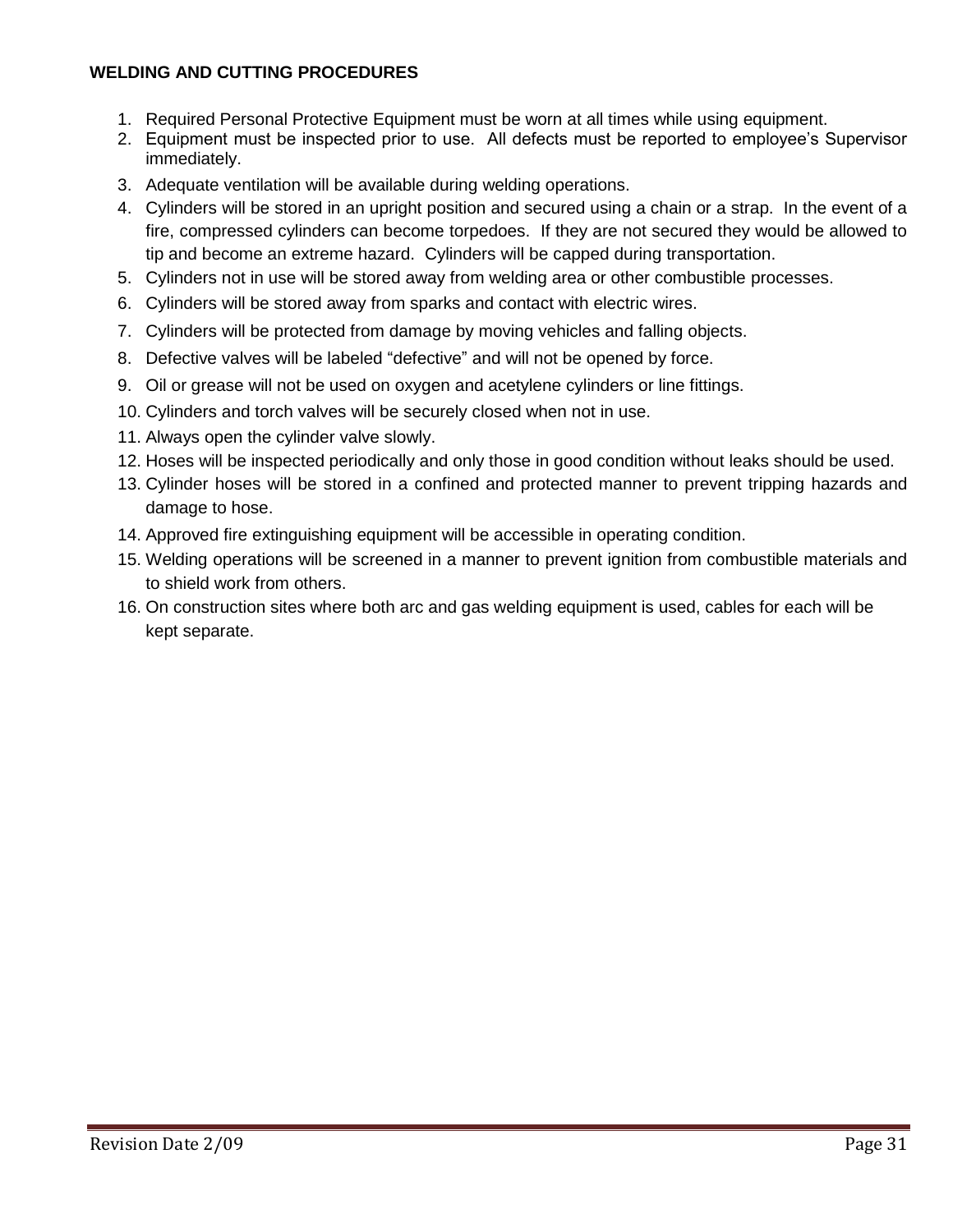## **SPRAY PAINTING PROCEDURES**

- 1. Required Personal Protective Equipment must be worn at all times while using equipment.
- 2. Equipment must be inspected prior to use. All defects must be reported to employee's Supervisor immediately.
- 3. Mechanical ventilation equipment will be in operation during spraying operations and afterward until the atmosphere is clear.
- 4. Quantities of flammable and combustible liquids in excess of one day's supply will be stored in appropriate storage cabinet extinguishers will be available.
- 5. There will be no open flame or spark-producing equipment in the spraying areas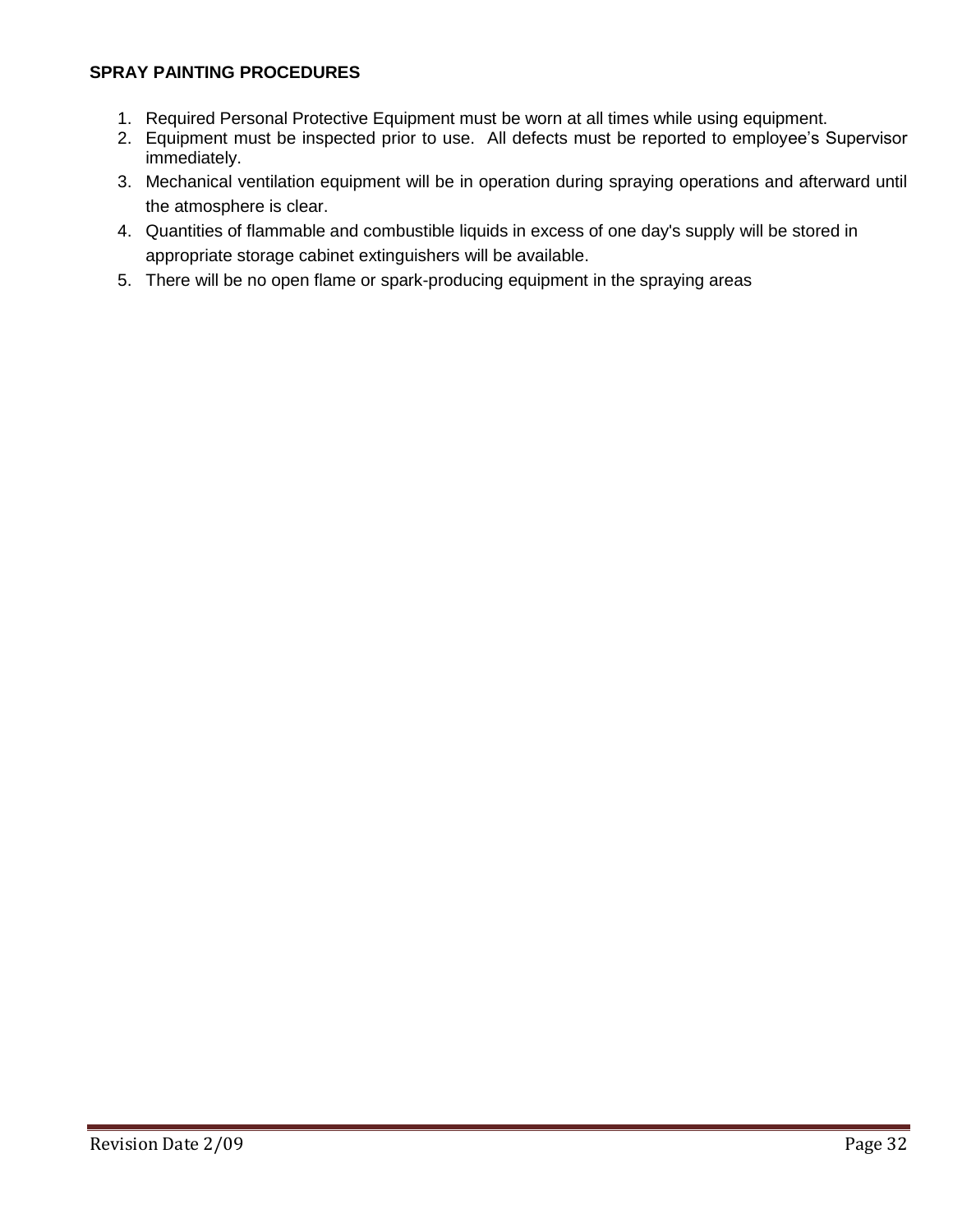## **VEHICLE OPERATIONS**

- 1. These regulations shall be abided by all vehicle operators.
- 2. Drivers of County vehicles must possess a valid driver's license & obey traffic rules.
- 3. Only authorized personnel will operate County vehicles.
- 4. Seat belt will be worn by all drivers and passenger using County vehicles unless the vehicle is not equipped with seat belts.
- 5. Vehicles will be maintained in safe and operable condition.
- 6. Operators will be responsible for daily visual inspection on lights, brakes, horns, turn signals, and tires.
- 7. Operators will report all unsafe, damaged, or defective equipment they observe to supervisors, managers, directors and elected officials.
- 8. County vehicles with gas engines will be refueled with the engine off.
- 9. County vehicles will be parked with the motor stopped and the key removed.
- 10. Slow-moving vehicles will be equipped with the appropriate signs.
- 11. No more than three persons should ride in the front seat of any vehicle.
- 12. No person will ride in the bed or box of a truck.
- 13. Drivers will not permit vehicles to be loaded beyond capacity.
- 14. Equipment and tools carried on or in a vehicle will be placed securely in compartments or fastened down.
- 15. Drivers will be particularly cautious when driving near children.
- 16. Children will be kept from playing on or around County-owned vehicles.
- 17. When moving vehicles into, out of, or near building, such movement will be done slowly and with caution.
- 18. Employees will not jump on or off vehicles while they are in motion.
- 19. In guidelines with the Iowa clean air act, smoking is prohibited in all county vehicles.

## **VEHICLE BACKING OPERATIONS**

- 1. Backing will be avoided unless absolutely necessary.
- 2. Backing should be done only after the driver has made certain the vehicle has adequate clearance on all sides.
- 3. Backing will be done very slowly and with extreme caution.
- 4. Both sides will be observed during backing operations.
- 5. Where possible, backing will be done with the use of a signal person.

### **\*\*\*Emergency Vehicles are exempt from this procedure per designated departmental procedures.**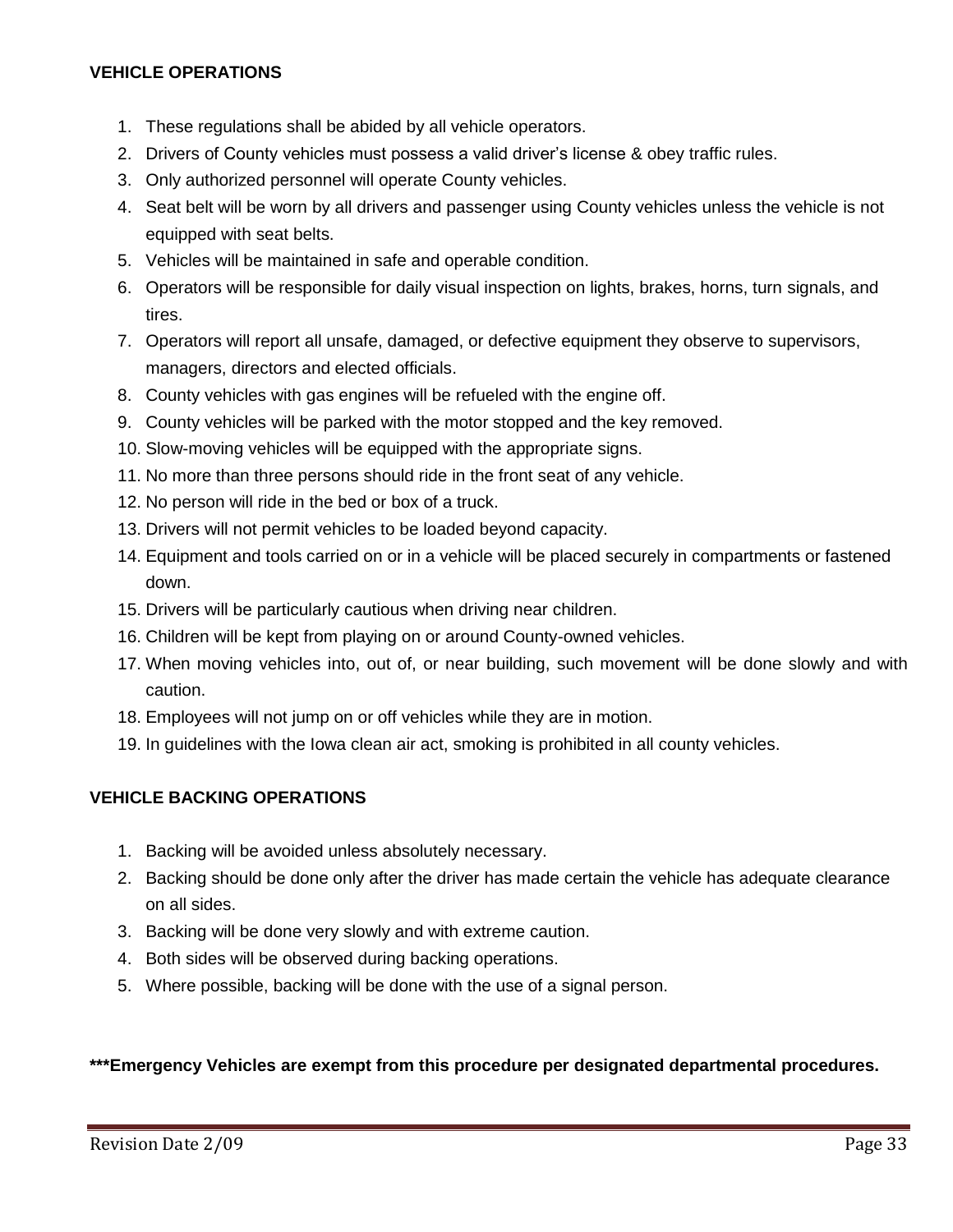## **FORK LIFT OPERATIONS**

### **OPERATIONS (Only trained and licensed operators will use forklifts.)**

- 1. Required Personal Protective Equipment must be worn at all times while using equipment.
- 2. Equipment must be inspected prior to use. All defects must be reported to employee's Supervisor immediately.
- 3. Persons will not stand under or pass under the elevated portion of the truck whether loaded or empty.
- 4. When leaving a powered industrial truck unattended:
	- a. load engaging means will be fully lowered.
	- b. controls neutralized
	- c. power shutoff.
	- d. brakes set
	- e. wheels will be blocked if the truck is parked on an incline.
- 5. Unload backrest extension will be used whenever necessary to minimize the possibility of the load from falling rearward.
- 6. The driver will look in the direction of and keep a clear view of the path of travel.
- 7. The driver will slow down and sound the horn at cross aisles and other locations where the vision is obstructed.
- 8. Grades will be ascended or descended slowly.
	- a. when ascending or descending grades in excess of 10 percent. Loaded trucks will be driven with the load upgrade.
	- b. unload trucks should be operated on all grades with the load engaging means downgrade.
	- c. on all grades the load and load engaging means will be tilted back if applicable and raised only as far as necessary to clear the road surface.
- 9. Under all gravel conditions trucks will be operated at a speed that will permit them to be brought to a stop in a safe manner.
- 10. Avoid stunt driving and horseplay.
- 11. The operator will slow down for wet and slippery floors and roadways if traversed.
- 12. Dock board or bridge plates will be properly secured before they are driven over and the capacity not exceeded.
- 13. When negotiating turns, speeds will be reduced to a safe level by means of turning the hand steering wheel in a smooth sweeping motion.
- 14. Only the operator will ride in the fork lift truck.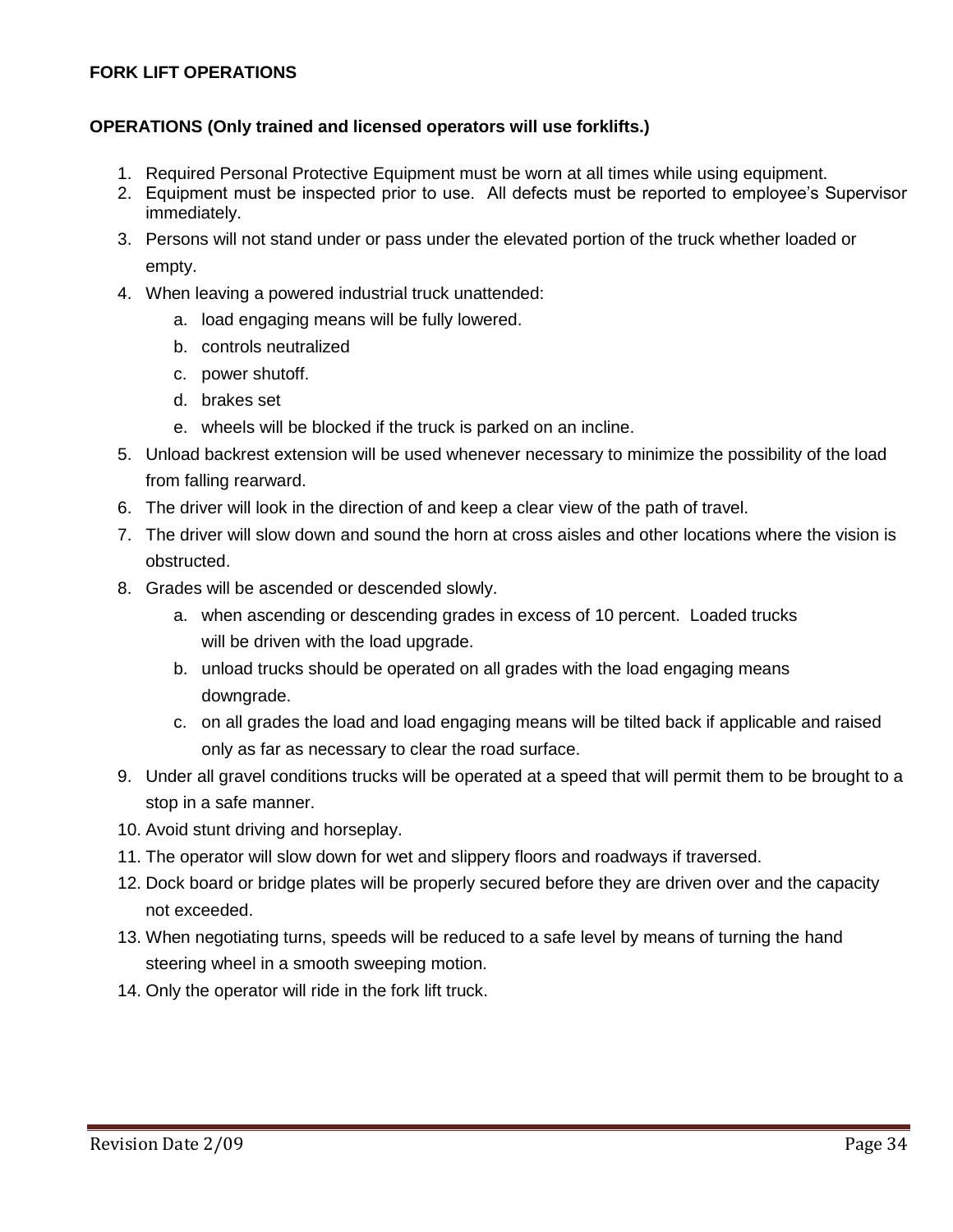# **FORKLIFT LOADING OPEREATIONS**

- 1. Operations will perform daily maintenance checks reporting problems to the supervisor, manager, director or elected official.
- 2. Fuel tanks will not be filled while engine is running.
- 3. The lift operator will be mindful of:
	- a. the safe operation of the lift truck.
	- b. the load.
	- c. personnel who accidentally get in the way
	- d. overhead clearance problems.
- 4. By traveling with the load just off the floor.
	- a. visibility is improved.
	- b. the truck is more stable.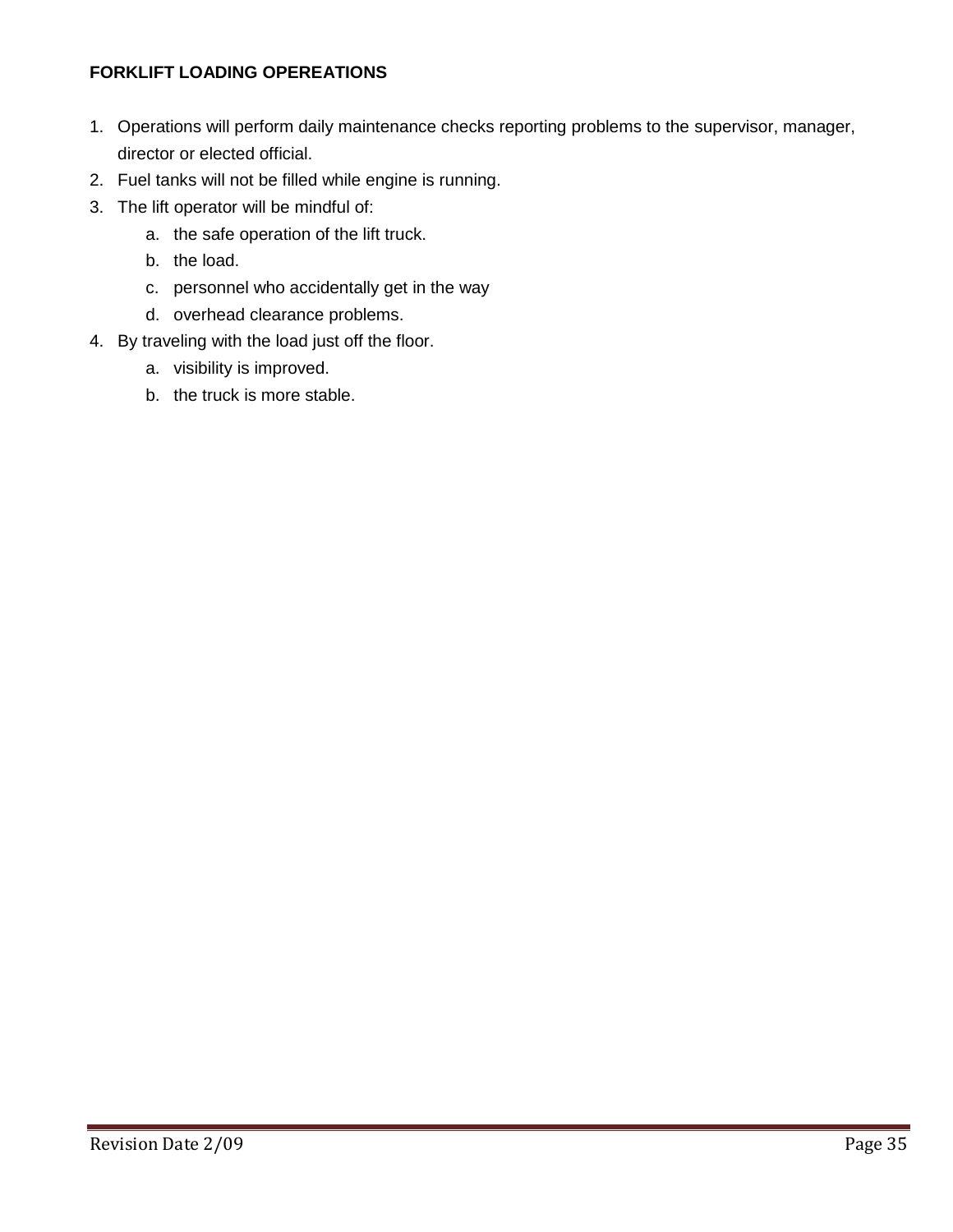### **TREE TRIMMING OPERATIONS**

- 1. Required Personal Protective Equipment must be worn at all times while using equipment.
- 2. Equipment must be inspected prior to use. All defects must be reported to employee's Supervisor immediately.
- 3. Ropes will be coiled when not in use and will be inspected periodically.
- 4. Saws will be secured from falling while being used from a hi-ranger.
- 5. Only authorized personnel will operate power tools and equipment.
- 6. Outrigger stabilizers will be positioned on ground prior to operation of lift device on hi-ranger.
- 7. Partially sawed-through limbs will not be allowed to remain in the tree.
- 8. Vehicles and personnel not involved in take down will be cleared of the area.
- 9. Proper barricading will be used to protect the public.
- 10. Procedural requirements for chain saw usage shall be followed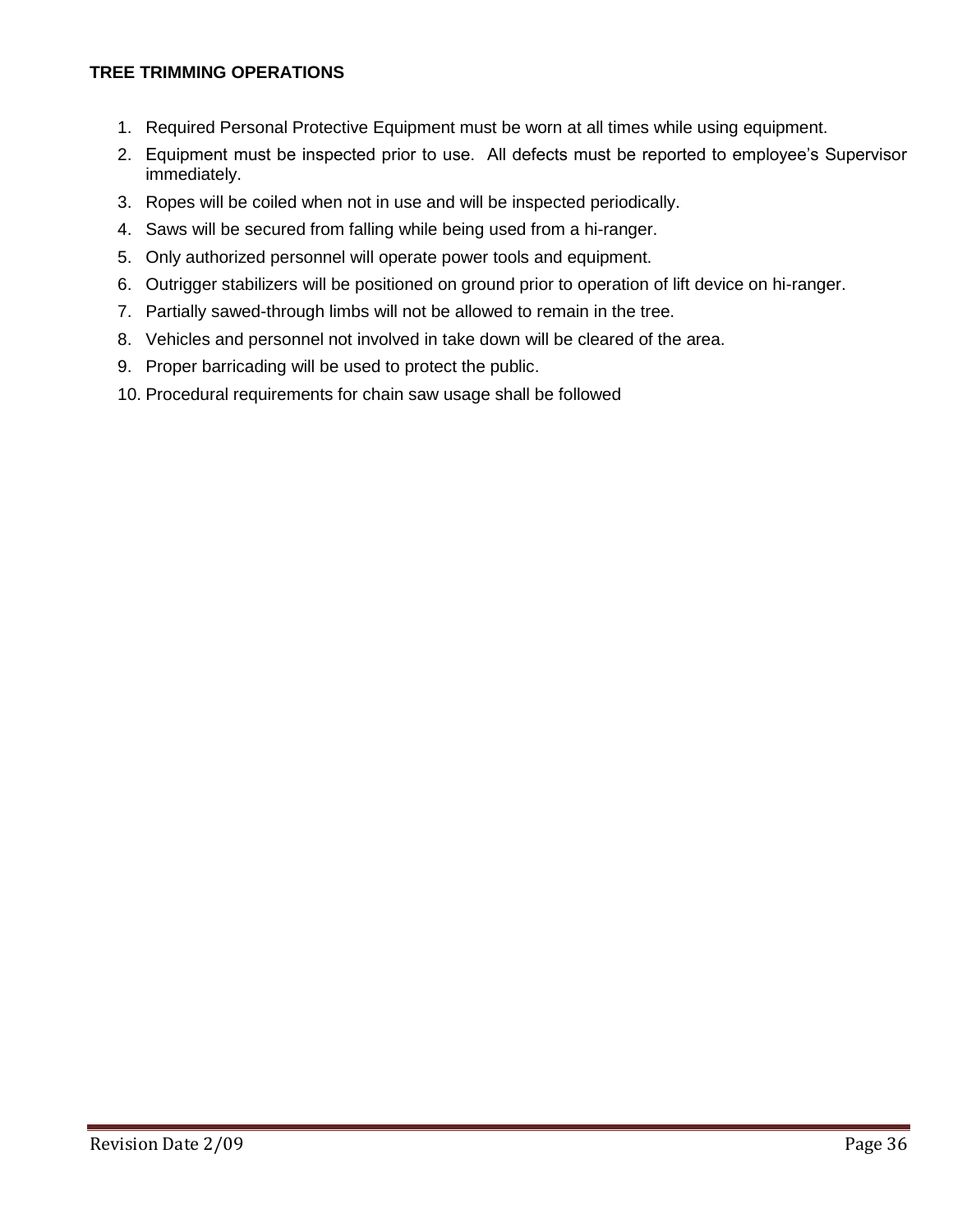## **EQUIPMENT OPERATIONS CRANES**

- 1. Required Personal Protective Equipment must be worn at all times while using equipment.
- 2. Equipment must be inspected prior to use. All defects must be reported to employee's Supervisor immediately.
- 3. Operator will be familiar with maintenance schedule and rules for operating crane.
- 4. Operator will recognize signals from only one person designated as signal person.
- 5. Load ratings will be followed.
- 6. Operator will remain at controls while the load is suspended and will avoid carrying loads over the heads of other employees.
- 7. Cabs will be kept free from accumulation of rubbish.
- 8. Proper warning signs will be operating while crane is being moved over public roads.
- 9. A minimum distance of ten feet will be maintained between boom load or load lines and electric power lines. Distance increases as voltage rate amounts increase.
- 10. The person rigging the load will follow safe methods of securing the load piling and stacking the load and arranging the hooks on the load.
- 11. The signal person will be thoroughly familiar with the operation of the crane and signal.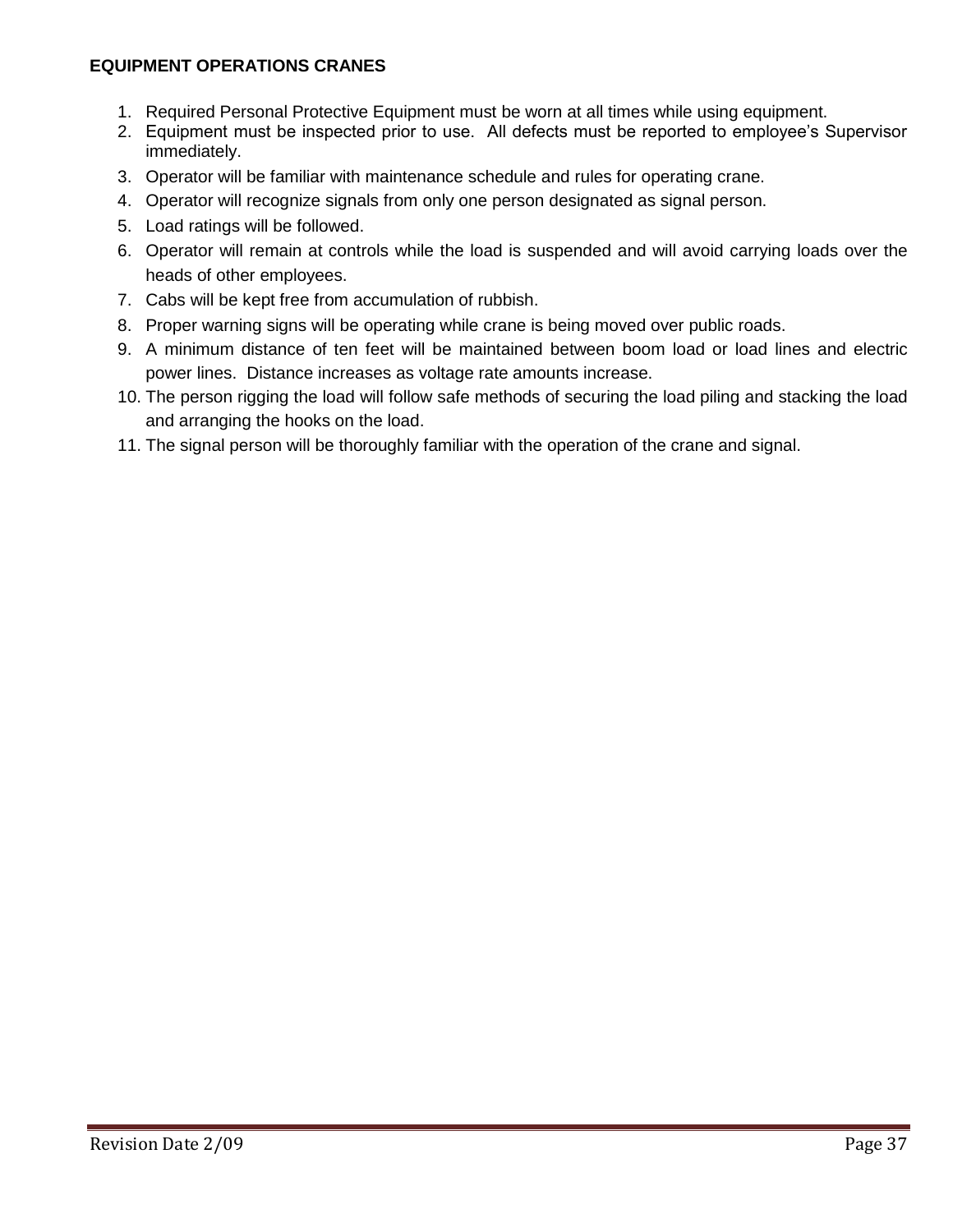#### **HI-RANGERS**

### **OUTRIGGER**

- 1. Required Personal Protective Equipment must be worn at all times while using equipment.
- 2. Equipment must be inspected prior to use. All defects must be reported to employee's Supervisor immediately.
- 3. Before using equipment, the operator will visually inspect the boom and outrigger.
- 4. The person who will be working from the bucket will also set the outrigger.
- 5. The outrigger will be set whenever the boom is used.
- 6. Outriggers will sit on stable surfaces.
- 7. In lowering outriggers, a warning from the operator as well as a visual check is needed.
- 8. The micro brake and the hand brake will be set after the ranger is spotted and the outrigger set.

#### **BOOM**

- 1. Required Personal Protective Equipment must be worn at all times while using equipment.
- 2. Equipment must be inspected prior to use. All defects must be reported to employee's Supervisor immediately.
- 3. The boom will not be lowered into traffic.
- 4. Avoid letting the boom contact power lines.
- 5. No more than one person will occupy the bucket at one time.
- 6. Hydraulic lines, leveling, and operating cables will be checked monthly.
- 7. Operator will wear the safety strap when working from the bucket.

#### **CHIPPER**

- 1. Required Personal Protective Equipment must be worn at all times while using equipment.
- 2. Equipment must be inspected prior to use. All defects must be reported to employee's Supervisor immediately.
- 3. Chipper blades will be tight and clear of any debris before the engine is started.
- 4. Operator will follow all operating procedures as set by manufacturer.
- 5. Work area of chipper will be protected from traffic and from the public.
- 6. One person will feed the chipper, others stand clear.
- 7. Ear and eye protection will be used.
- 8. Arms, legs, and tools will not be used to clear the chute.
- 9. The engine will be turned off when the chipper is not in use or is unattended.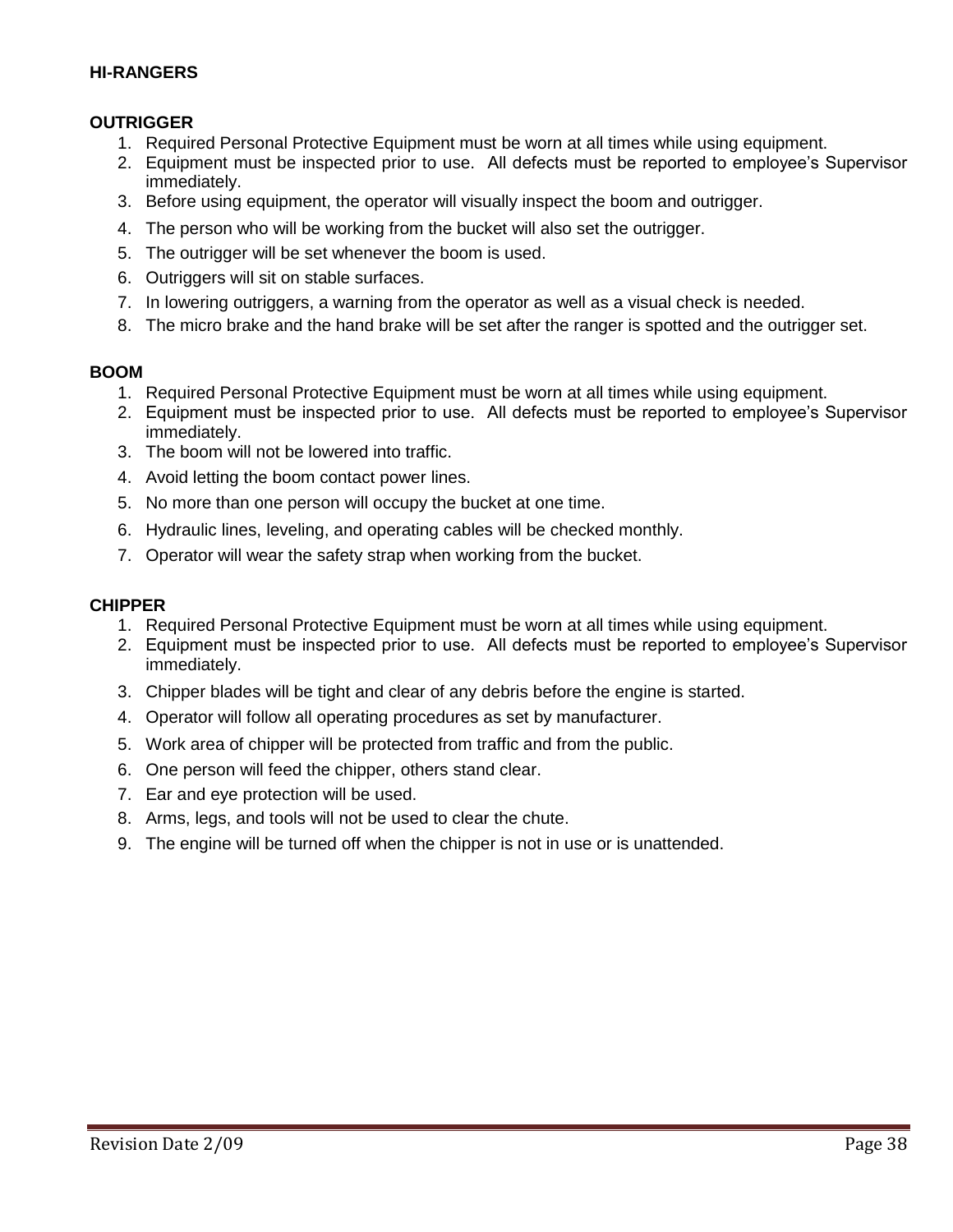## **NOXIOUS GASES AND VAPORS**

A noxious gas or vapor is one directly or indirectly injurious or destructive to the health or life of human beings. It may present a hazard by causing bums, explosions, asphyxiation, or poisoning. Employees, especially those of the highway or maintenance departments, will be thoroughly familiar with the characteristics, sources, and means of the common gases associated with treatment facilities.

Material Safety Data sheets (MSDS) will accompany all chemicals and cleaning solutions. The information sheets need to be easily visible and accessible to all employees.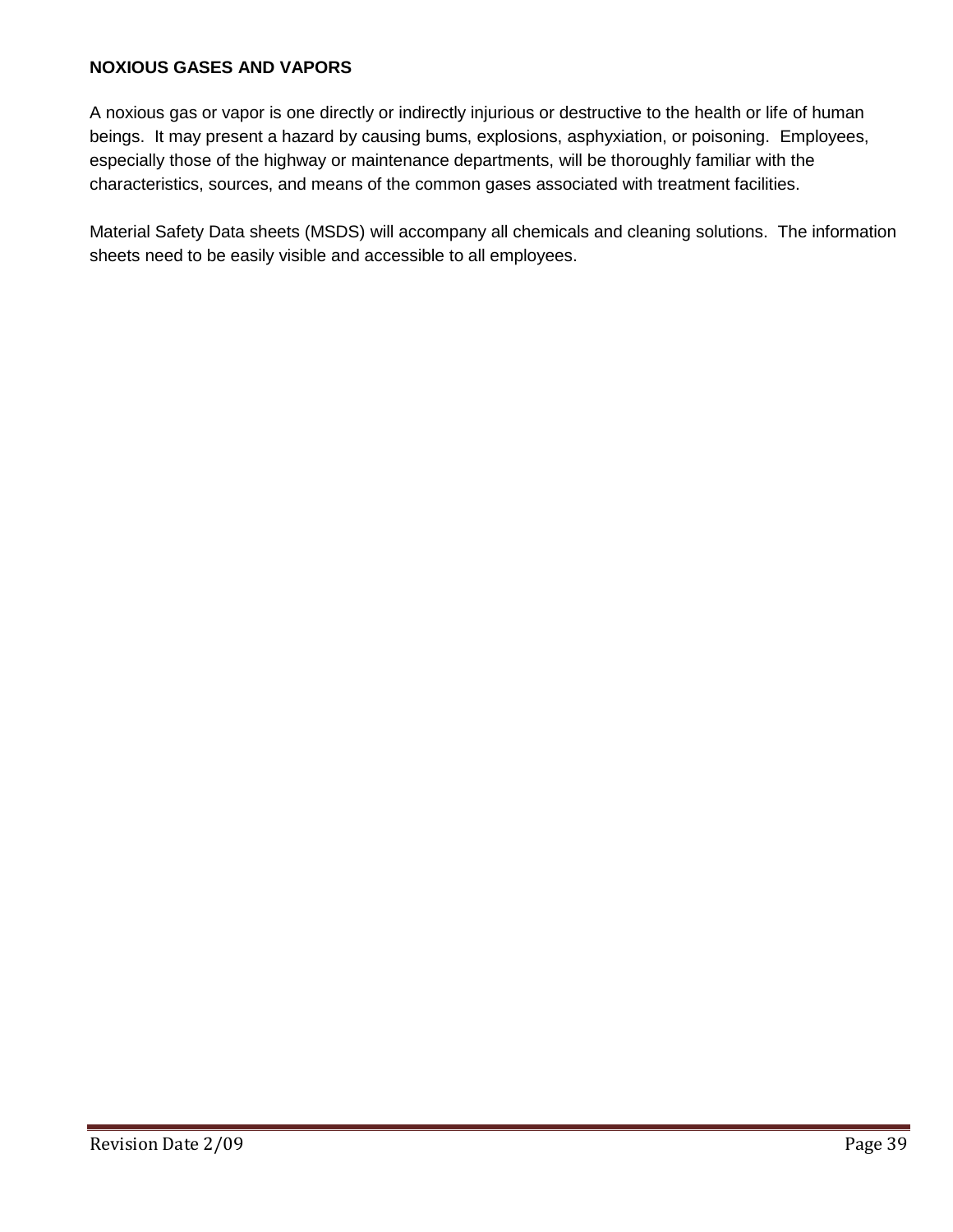## **TRENCH SAFETY**

Nationally, about one third of the serious accidents and one third of the losses in water, sewer and gas main construction result from trench cave-in.

It is the policy of Woodbury County that:

- 1. Any County employee may refuse to enter any trench which he/she has reasonable cause to believe is unsafe.
- 2. There will be a top person any time a County employee enters the trench, contractors shall furnish a top person at all times.
- 3. Trench safety will be taught to employees who enter trenches.

The County will conduct periodic training sessions.

## **SHORING**

Trenches over five feet in depth should be shored or due to the angle of repose. In firm clay or hard compact soil, skeleton shoring can be used. Frozen ground cannot be considered hard compact soil since alternating freezing and thawing can result in sudden failure. As soil conditions become poorer, the shores should be placed closer together.

## **ACCESS**

Whenever an excavation is four feet deep or more, ladders or steps should be provided. They will be located so that workers will be able to reach one within 25 feet and they should extend at least three feet above the top edge of the trench.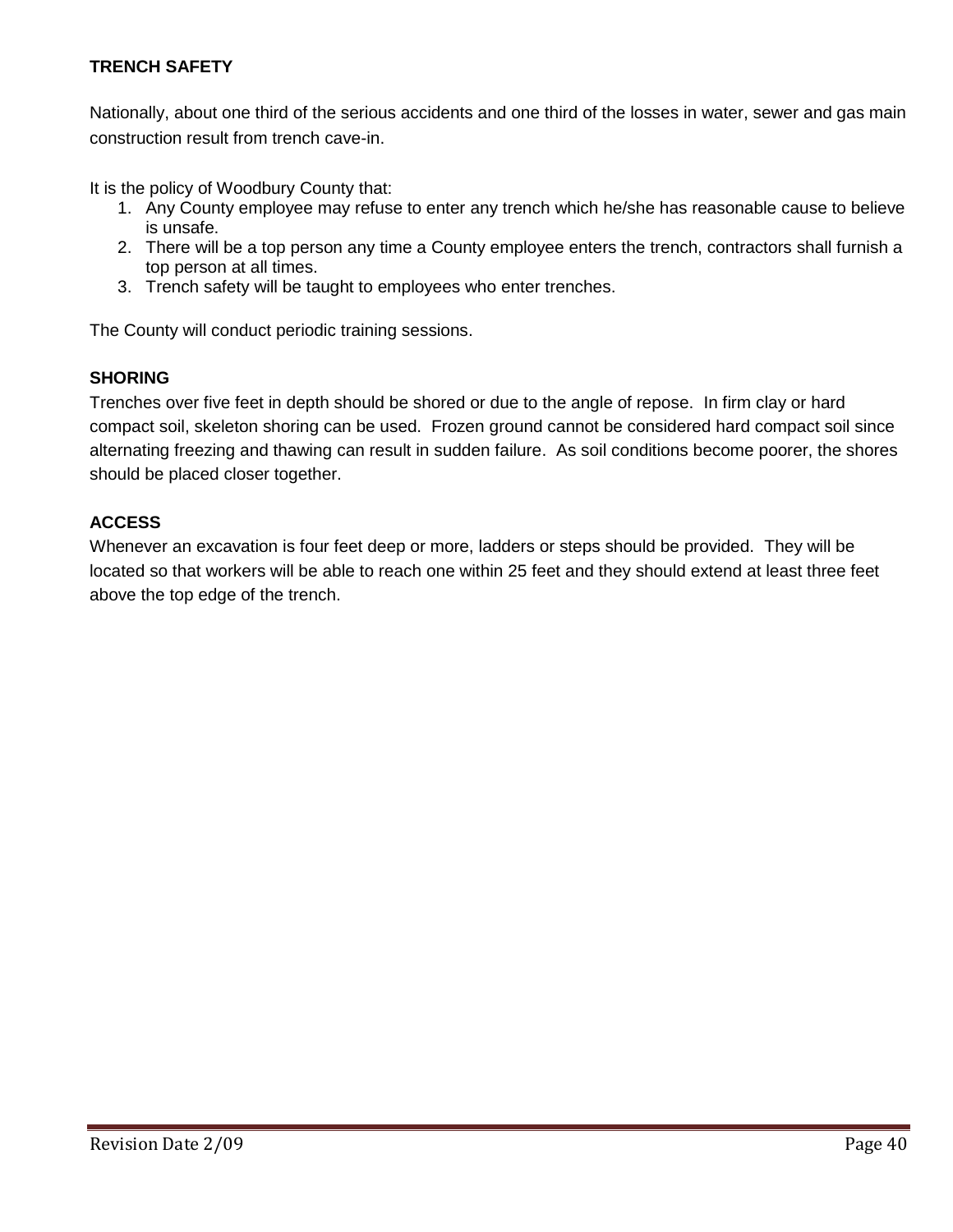# **TRENCH SAFETY CHECK LIST**

| <b>JOB SITE</b>             |  |    |                                                                                                  |  |
|-----------------------------|--|----|--------------------------------------------------------------------------------------------------|--|
| YES NO                      |  | 1. | Prior to starting the job were other utilities notified and underground<br>services located?     |  |
| YES NO                      |  | 2. | Were overhead transmission lines noted and precautions taken to avoid<br>contact by cranes, etc? |  |
| YES NO                      |  | 3. | Is housekeeping at the job site satisfactory?                                                    |  |
| YES NO                      |  | 4. | Is the soil bank at least two feet from the edge of the excavation?                              |  |
| YES NO                      |  | 5. | Has there been any recent excavation in the area?                                                |  |
| <b>EXCAVATION OF TRENCH</b> |  |    |                                                                                                  |  |
| YES NO                      |  | 1. | If over five feet deep, is sloped, shielded, or shored?                                          |  |
| YES NO                      |  |    | 2. If under five feet deep but soil is unstable, is it shored, sloped, or<br>supported?          |  |
| YES NO                      |  |    | 3. Is the shoring used adequate for the soil conditions and other variables?                     |  |
| YES NO                      |  |    | 4. Do you have a top person?                                                                     |  |
| YES NO                      |  | 5. | Is any machinery in operation which could cause vibration?                                       |  |
| <b>EXITS</b>                |  |    |                                                                                                  |  |
| YES NO                      |  |    | 1. If trench is four feet or more, is a ladder or are steps provided?                            |  |
| YES NO                      |  |    | 2. Are they located to require no more than 25 feet of lateral travel?                           |  |
| YES NO                      |  | 3. | Do they extend from the floor of the trench to three feet above the excavation?                  |  |